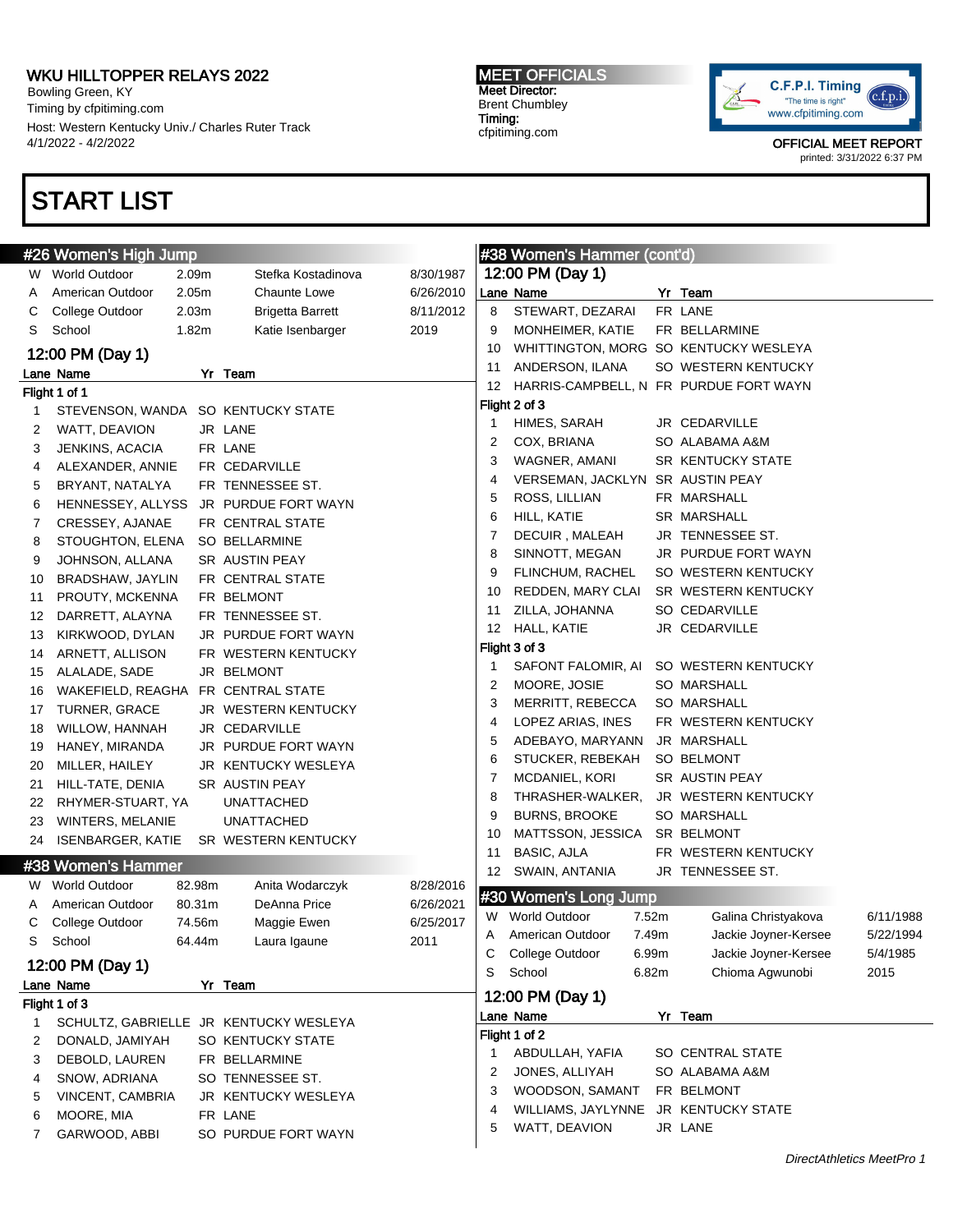Bowling Green, KY Timing by cfpitiming.com Host: Western Kentucky Univ./ Charles Ruter Track 4/1/2022 - 4/2/2022

# START LIST

#### MEET OFFICIALS Meet Director: Brent Chumbley Timing: cfpitiming.com



|    | #30 Women's Long Jump (cont'd) |                  |                                              |                        | #34 Women's Shot Put (cont'd) |                                     |                |                                        |           |
|----|--------------------------------|------------------|----------------------------------------------|------------------------|-------------------------------|-------------------------------------|----------------|----------------------------------------|-----------|
|    | 12:00 PM (Day 1)               |                  |                                              |                        | 2:00 PM (Day 1)               |                                     |                |                                        |           |
|    | Lane Name                      |                  | Yr Team                                      |                        |                               | Lane Name                           |                | Yr Team                                |           |
| 6  | JOHNSON, MICHELLE FR BELMONT   |                  |                                              |                        | 10                            |                                     |                | SCHULTZ, GABRIELLE JR KENTUCKY WESLEYA |           |
| 7  | WALKER, JENNA                  |                  | FR BELLARMINE                                |                        | 11                            | GROVES, KAYLA                       |                | JR KENTUCKY STATE                      |           |
| 8  | HAYES, ARINN                   |                  | <b>JR KENTUCKY STATE</b>                     |                        | 12                            |                                     |                | WHITTINGTON, MORG SO KENTUCKY WESLEYA  |           |
| 9  | MOZZI, BRYN                    |                  | JR CEDARVILLE                                |                        | 13                            | LEWIS, KEANTE                       |                | FR CENTRAL STATE                       |           |
| 10 | HITCHCOCK, TARA                |                  | JR BELMONT                                   |                        | 14                            | VINCENT, CAMBRIA                    |                | JR KENTUCKY WESLEYA                    |           |
| 11 | WHITE, NIA                     |                  | SO ALABAMA A&M                               |                        | 15                            | ADAMS, KAYLA                        |                | <b>JR CENTRAL STATE</b>                |           |
| 12 | GIBBONS, KENDAL                |                  | <b>SO BELLARMINE</b>                         |                        | 16                            | COX, BRIANA                         |                | SO ALABAMA A&M                         |           |
| 13 | PIERSON, ERYKAH                |                  | JR LANE                                      |                        |                               | Flight 2 of 2                       |                |                                        |           |
| 14 | JENKINS, ACACIA                |                  | FR LANE                                      |                        | $\mathbf{1}$                  | STUCKER, REBEKAH                    |                | SO BELMONT                             |           |
| 15 | HOBERG, ALINA                  |                  | SO LINDSEY WILSON                            |                        | $\overline{2}$                | MCDANIEL, KORI                      |                | SR AUSTIN PEAY                         |           |
|    | Flight 2 of 2                  |                  |                                              |                        | 3                             | MERRITT, REBECCA                    |                | <b>SO MARSHALL</b>                     |           |
| 1  | LIVINGSTON, HALEY              |                  | SO TRINE                                     |                        | 4                             | MATTSSON, JESSICA                   |                | SR BELMONT                             |           |
| 2  | SENICA, LUNA                   |                  | SO LINDSEY WILSON                            |                        | 5                             | ADEBAYO, MARYANN                    |                | JR MARSHALL                            |           |
| 3  | CRESSEY, AJANAE                |                  | FR CENTRAL STATE                             |                        | 6                             | MOYER, OLIVIA                       |                | SO BELMONT                             |           |
| 4  | WALKER, LENNEX                 |                  | <b>SR AUSTIN PEAY</b>                        |                        | 7                             |                                     |                | HARRIS-CAMPBELL, N FR PURDUE FORT WAYN |           |
| 5  | LITTLE, NINTI                  |                  | <b>JR PURDUE FORT WAYN</b>                   |                        | 8                             | SWAIN, ANTANIA                      |                | JR TENNESSEE ST.                       |           |
| 6  | PAYTON, HALEY                  |                  | JR CAMPBELLSVILLE                            |                        | 9                             | LOPEZ ARIAS, INES                   |                | FR WESTERN KENTUCKY                    |           |
| 7  | REED, JAI                      |                  | SO PURDUE FORT WAYN                          |                        | 10                            | WAGNER, AMANI                       |                | <b>SR KENTUCKY STATE</b>               |           |
| 8  | BOYD, ALEXIA                   |                  | <b>SO CAMPBELLSVILLE</b>                     |                        | 11                            | VERSEMAN, JACKLYN SR AUSTIN PEAY    |                |                                        |           |
| 9  | BRADSHAW, JAYLIN               |                  | FR CENTRAL STATE                             |                        | 12                            | DECUIR, MALEAH                      |                | JR TENNESSEE ST.                       |           |
| 10 | JOHNSON, EMANI                 |                  | SO TENNESSEE ST.                             |                        | 13                            | GARWOOD, ABBI                       |                | SO PURDUE FORT WAYN                    |           |
| 11 | MCCLELLAND, CAMA               |                  | SO AUSTIN PEAY                               |                        | 14                            | LUGG, KIMBERLY                      |                | FR KENTUCKY STATE                      |           |
| 12 | KELLEY, JESSICA                |                  | SR AUSTIN PEAY                               |                        | 15                            | STEWART, DEZARAI                    |                | FR LANE                                |           |
| 13 | JOHNSON, SELENA                |                  | SO PURDUE FORT WAYN                          |                        |                               |                                     |                |                                        |           |
| 14 | <b>WILLIAMS, KARYN</b>         |                  | JR KENTUCKY WESLEYA                          |                        |                               | #25 Men's High Jump                 |                |                                        |           |
| 15 | WILLOW, HANNAH                 |                  | JR CEDARVILLE                                |                        |                               | W World Outdoor<br>American Outdoor | 2.45m          | Javier Sotomayor                       | 7/27/1993 |
|    | #34 Women's Shot Put           |                  |                                              |                        | Α                             |                                     | 2.40m          | <b>Charles Austin</b>                  | 8/7/1991  |
|    | 4 attempts only                |                  |                                              |                        | С                             | College Outdoor<br>School           | 2.38m<br>2.20m | Hollis Conway                          | 6/3/1989  |
|    | W World Outdoor                | 22.63m           |                                              |                        | S                             |                                     |                | Keenon Laine                           | 2016      |
|    |                                | 20.63m           | Natalya Lisovskaya<br><b>Michelle Carter</b> | 6/7/1987               |                               | 2:00 PM (Day 1)                     |                |                                        |           |
| A  | American Outdoor               |                  | <b>Raven Saunders</b>                        | 8/12/2016<br>8/12/2016 |                               | Lane Name                           |                | Yr Team                                |           |
| С  | College Outdoor<br>School      | 19.35m<br>17.49m |                                              |                        |                               | Flight 1 of 1                       |                |                                        |           |
| S  |                                |                  | Jessica Ramsey                               | 2014                   | -1                            | JOHNSON, KEITH                      |                | FR LANE                                |           |
|    | 2:00 PM (Day 1)                |                  |                                              |                        | 2                             | REED, JEREMIAH                      |                | JR KENTUCKY STATE                      |           |
|    | Lane Name                      |                  | Yr Team                                      |                        | 3                             | JACKSON, DEION                      |                | FR CENTRAL STATE                       |           |
|    | Flight 1 of 2                  |                  |                                              |                        | 4                             | CALVIN, BENJAMIN                    |                | FR LANE                                |           |
| 1  | BRYANT, NATALYA                |                  | FR TENNESSEE ST.                             |                        | 5                             | FREEMAN, NATHAN                     |                | FR CEDARVILLE                          |           |
| 2  | SCOTT, JAI                     |                  | FR LANE                                      |                        | 6                             | CLEMENTS, VAN                       |                | FR BELLARMINE                          |           |
| 3  | THRASHER-WALKER,               |                  | JR WESTERN KENTUCKY                          |                        | 7                             | MENK, NATHAN                        |                | SO CEDARVILLE                          |           |
| 4  | DARRETT, ALAYNA                |                  | FR TENNESSEE ST.                             |                        | 8                             | POHL, JORDAN                        |                | FR BELLARMINE                          |           |
| 5  | AKINGS, ZARIA                  |                  | FR ALABAMA A&M                               |                        | 9                             | SPAHR, ETHAN                        |                | FR TRINE                               |           |
| 6  | RODGERS, DANIELLE              |                  | JR CENTRAL STATE                             |                        | 10                            | <b>VERGE, KEANDRIC</b>              |                | SO TENNESSEE ST.                       |           |
| 7  | MOORE, MIA                     |                  | FR LANE                                      |                        | 11                            | PHILLIPS, EASTON                    |                | SR KENTUCKY STATE                      |           |
| 8  | MONHEIMER, KATIE               |                  | FR BELLARMINE                                |                        | 12                            | BORDEN, JUSTIN                      |                | SO LINDSEY WILSON                      |           |
| 9  | OLIVER, KAAN                   |                  | SO ALABAMA A&M                               |                        | 13                            | REINHARD, ANDREW                    |                | SR CEDARVILLE                          |           |
|    |                                |                  |                                              |                        |                               |                                     |                |                                        |           |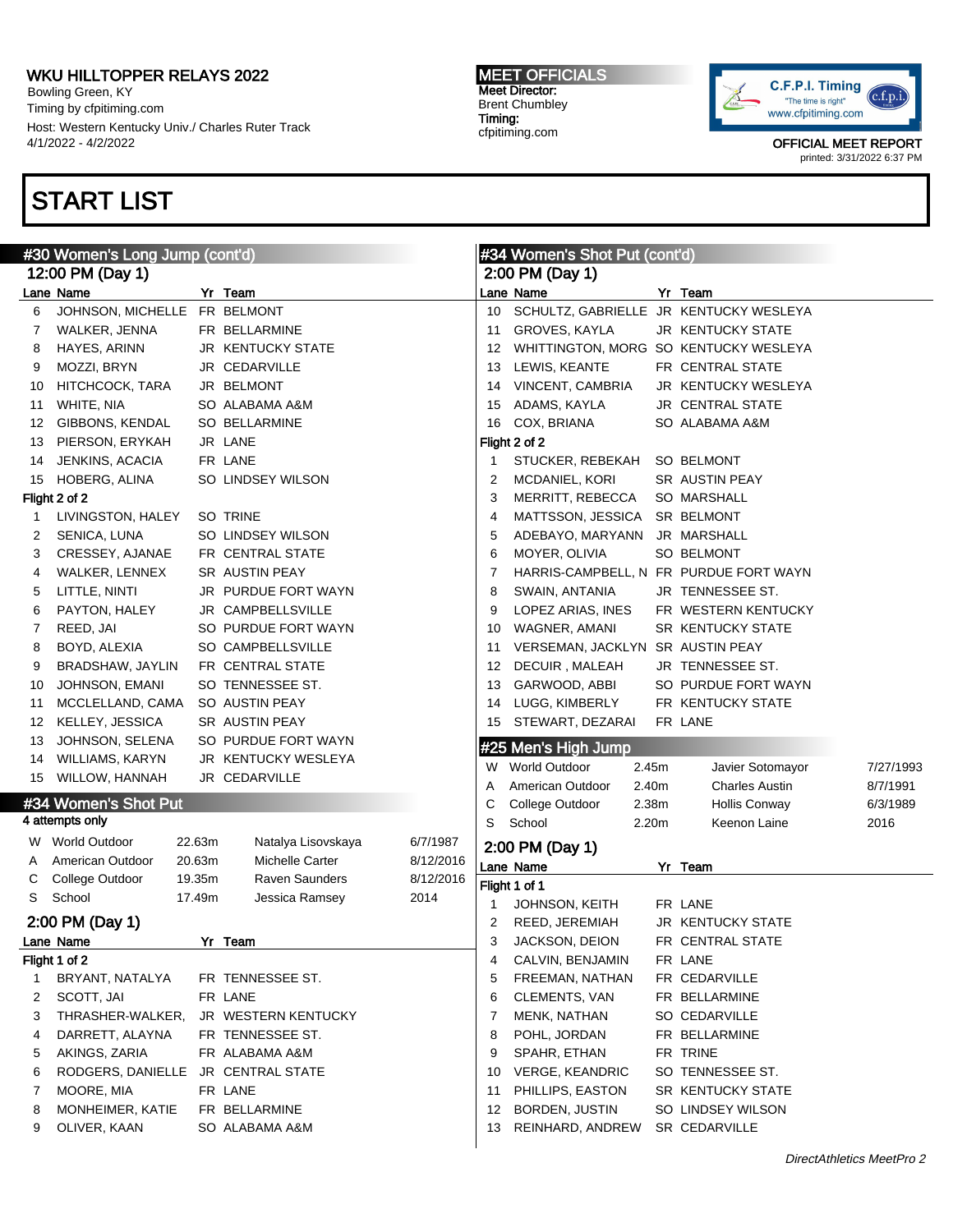Bowling Green, KY Timing by cfpitiming.com Host: Western Kentucky Univ./ Charles Ruter Track 4/1/2022 - 4/2/2022

# START LIST

#### #25 Men's High Jump (cont'd) 2:00 PM (Day 1) Lane Name Yr Team 14 HAWKINS, LANE JR PURDUE FORT WAYN 15 SPOHN, GREYSEN SO TRINE 16 HORTON, JON'TERIO SO TENNESSEE ST. 17 BATES, OWEN FR BELLARMINE 18 DOVE, AUSTIN SO PURDUE FORT WAYN 19 GOLBACH, JELLE SO LINDSEY WILSON 20 MOORE, JOSH SO KENTUCKY WESLEYA #37 Men's Hammer W World Outdoor 86.74m Yuriy Sedykh 8/30/1986 A American Outdoor 82.71m Rudy Winkler 6/20/2021 C College Outdoor 81.94m Balazs Kiss 5/19/1995 S School 61.88m Travis Gerding 2015 2:00 PM (Day 1) Lane Name Yr Team Flight 1 of 2 1 ESENBOCK, WILL SR BELLARMINE 2 WEISE, GRANT FR CEDARVILLE 3 WILSON, MATT SO KENTUCKY WESLEYA 4 JOHNSON, ZYLER FR PURDUE FORT WAYN 5 TAITT, MATHEW UNATTACHED 6 SUMMERS, JAQUINTI FR LANE 7 HOLT, ETHAN SO KENTUCKY WESLEYA 8 FONDA, TOMMY SO LANE 9 RAPE, JACKSON FR KENTUCKY WESLEYA 10 HURRY, DEMETRIUS JR ALABAMA A&M 11 MCCAULLEY, ISAIAH SR ALABAMA A&M 12 HENDERSON, MARTA FR LANE 13 WUNSCH, LUKE FR BELLARMINE Flight 2 of 2 1 JOSEPH, ROBERT FR BELMONT 2 ELAM, JOHN UN UNAT-WESTERN KEN 3 DITTOE, JOEL SR WESTERN KENTUCKY 4 BARTON, KAISON UN UNAT-WESTERN KEN 5 MUNCASTER, JARED SR BELLARMINE 6 KAZIMOV, RIDVAN SO BELMONT 7 WIDENER, CAL SR BELMONT 8 ANGLEMYER, GARRE SO PURDUE FORT WAYN 9 HANNAY, LUKE SR CEDARVILLE 10 WALDEN, ASHER SO PURDUE FORT WAYN 11 CARO, MICHAEL UNATTACHED 12 BRANNON, BRETT SR WESTERN KENTUCKY #29 Men's Long Jump W World Outdoor 8.95m Mike Powell 8/30/1991 A American Outdoor 8.95m Mike Powell 8/30/1991 C College Outdoor 8.74m Erick Walder 4/2/1994 S School 8.14m Steven Bridges 1982 2:00 PM (Day 1) Lane Name Yr Team Flight 1 of 3 1 CALVIN, BENJAMIN FR LANE 2 MCCLELLAN, NOAH SR TRINE 3 BRYANT, EMERY SR KENTUCKY STATE 4 CANADA, NIJUL JR LANE 5 JACKSON, DEION FR CENTRAL STATE 6 HARPER, CHARLIE FR ALABAMA A&M 7 NELSON, TYLER FR CENTRAL STATE 8 ALLEN, DEDRIC FR CENTRAL STATE 9 HUGHES, O'KHARI SO KENTUCKY WESLEYA 10 ANDERSON, DEVONT FR ALABAMA A&M 11 FREEMAN, NATHAN FR CEDARVILLE Flight 2 of 3 1 CASON, JORDAN FR TENNESSEE ST. 2 TARWATER, BEN JR CEDARVILLE 3 TROTTER, BARRYE FR CAMPBELLSVILLE 4 POHL, JORDAN FR BELLARMINE 5 ROBERTSON, IAN JR BELMONT 6 HARRELL, JACKSON SO CAMPBELLSVILLE 7 WILLIAMS, KEITH SR KENTUCKY WESLEYA 8 COLLINS, TREY SO BELMONT 9 SMITH II, COREY FR CAMPBELLSVILLE 10 YOUNG, VIRGIL FR LANE 11 AUERNHEIMER, KAI JR PURDUE FORT WAYN 12 WILSON, JAHIEM FR CENTRAL STATE Flight 3 of 3 1 WASHINGTON, DION FR UNATTACHED 2 MCLAREN, BRANDON SO ALABAMA A&M 3 BEEHLER, LUKE JR PURDUE FORT WAYN 4 WILLIAMS, BEN JR TRINE 5 COCHRAN, NIGEL SR KENTUCKY STATE 6 SPAHR, ETHAN FR TRINE 7 HAMBY, CAMRON FR CAMPBELLSVILLE 8 BORDEN, JUSTIN SO LINDSEY WILSON 9 WHITE, TURNER JR CEDARVILLE 10 VERGE, KEANDRIC SO TENNESSEE ST. 11 YOUNG, DAVID SO CAMPBELLSVILLE

MEET OFFICIALS Meet Director: Brent Chumbley Timing: cfpitiming.com



OFFICIAL MEET REPORT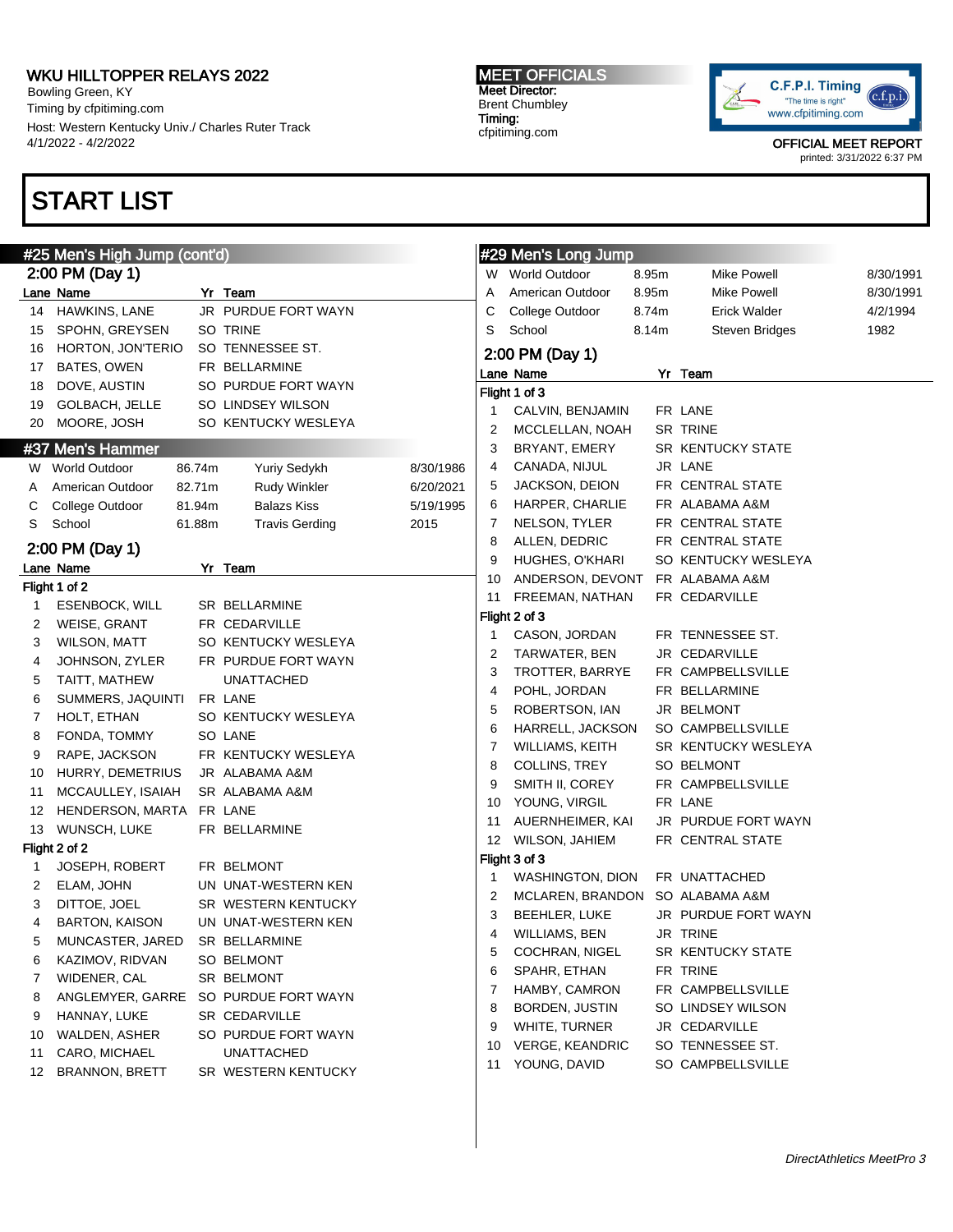Bowling Green, KY Timing by cfpitiming.com Host: Western Kentucky Univ./ Charles Ruter Track 4/1/2022 - 4/2/2022

# START LIST

#### MEET OFFICIALS Meet Director: Brent Chumbley Timing: cfpitiming.com



|              | #33 Men's Shot Put      |          |                                      |           |    | #12 Women's 5000 Meters (cont'd)      |          |                       |           |
|--------------|-------------------------|----------|--------------------------------------|-----------|----|---------------------------------------|----------|-----------------------|-----------|
|              | W World Outdoor         | 23.37m   | Ryan Crouser                         | 2/20/1989 |    | 5:00 PM (Day 1)                       |          |                       |           |
| A            | American Outdoor        | 23.37m   | Ryan Crouser                         | 6/18/2021 |    | Lane Name                             |          | Yr Team               |           |
| С            | College Outdoor         | 22.00m   | John Godina                          | 6/3/1995  | 10 | KING, MADISON                         |          | SO PURDUE FORT WAYN   |           |
| S            | School                  | 20.78m   | <b>Jesse Stuart</b>                  | 1975      | 11 | HOLLIDAY, CECILY                      |          | JR CEDARVILLE         |           |
|              | 4:00 PM (Day 1)         |          |                                      |           | 12 | WELCH, MADISON                        |          | FR CAMPBELLSVILLE     |           |
|              | Lane Name               |          | Yr Team                              |           | 13 | HIVELY, CARI                          |          | <b>SO MARSHALL</b>    |           |
|              | Flight 1 of 2           |          |                                      |           | 14 | RUBLE, SHANNON                        |          | JR KENTUCKY WESLEYA   |           |
| 1            | HANNAY, LUKE            |          | SR CEDARVILLE                        |           | 15 | RHEM, HANNAH                          |          | JR CEDARVILLE         |           |
| 2            | RAPE, JACKSON           |          | FR KENTUCKY WESLEYA                  |           | 16 | DAMAN, NINA                           |          | FR CAMPBELLSVILLE     |           |
| 3            | CATES, RAS              |          | FR CENTRAL STATE                     |           | 17 | STEFF, EMMA                           |          | FR CAMPBELLSVILLE     |           |
| 4            | HENDERSON, MARTA        |          | FR LANE                              |           | 18 | CAGLE, SAVANNAH                       |          | FR CEDARVILLE         |           |
| 5            | FONDA, TOMMY            |          | SO LANE                              |           |    | #11 Men's 5000 Meters                 |          |                       |           |
| 6            | COMBS, BRANDON          |          | FR LANE                              |           |    | W World Outdoor                       | 12:35.36 | Joshua Cheptegei      | 8/14/2020 |
| 7            | ESENBOCK, WILL          |          | SR BELLARMINE                        |           | Α  | American Outdoor                      | 12:53.60 | <b>Bernard Lagat</b>  |           |
| 8            | CALVERT, ANDRE          |          | FR CENTRAL STATE                     |           | С  | College Outdoor                       | 13:08.4h | Henry Rono            | 4/8/1978  |
| 9            | HOLT, ETHAN             |          | SO KENTUCKY WESLEYA                  |           | S  | School                                | 13:39.0h | <b>Tony Staynings</b> | 1974      |
|              | Flight 2 of 2           |          |                                      |           |    | 5:30 PM (Day 1)                       |          |                       |           |
| 1            | ELAM, JOHN              |          | UN UNAT-WESTERN KEN                  |           |    | Lane Name                             |          | Yr Team               |           |
| 2            | <b>JOSEPH, ROBERT</b>   |          | FR BELMONT                           |           |    | Section 1 of 2                        |          |                       |           |
| 3            | TAITT, MATHEW           |          | <b>UNATTACHED</b>                    |           | 1  | BRUGMANS, RAYMON SO CARSON-NEWMAN     |          |                       |           |
| 4            | <b>BARTON, KAISON</b>   |          | UN UNAT-WESTERN KEN                  |           | 2  | THOMAS, JORDAN                        |          | FR MARSHALL           |           |
| 5            | WEISE, GRANT            |          | FR CEDARVILLE                        |           | 3  | LITTLE, SHAWN                         |          | FR CAMPBELLSVILLE     |           |
| 6            | WIDENER, CAL            |          | SR BELMONT                           |           | 4  | THOMPSON, DRAVEN JR PURDUE FORT WAYN  |          |                       |           |
| 7            | JOHNSON, ZYLER          |          | FR PURDUE FORT WAYN                  |           | 5  | WHITINGER, ANDREW JR PURDUE FORT WAYN |          |                       |           |
| 8            | <b>MARTIN, AARON</b>    |          | SO PURDUE FORT WAYN                  |           | 6  | <b>BIRURAKIS, JACOB</b>               |          | FR MARSHALL           |           |
| 9            | GRANT, JACKSON          |          | FR BELMONT                           |           | 7  | SALEH, HUSAM                          |          | JR PURDUE FORT WAYN   |           |
| 10           | KAZIMOV, RIDVAN         |          | SO BELMONT                           |           | 8  | WHITE, EVAN                           |          | SO MARSHALL           |           |
| 11           | WILSON, MATT            |          | SO KENTUCKY WESLEYA                  |           | 9  | SHERMAN, MICHAEL                      |          | SR WESTERN KENTUCKY   |           |
| 12           |                         |          | ANGLEMYER, GARRE SO PURDUE FORT WAYN |           | 10 | PERRONE, WILLIAM                      |          | JR WESTERN KENTUCKY   |           |
|              | #12 Women's 5000 Meters |          |                                      |           | 11 | HODGES, JT                            |          | SO PURDUE FORT WAYN   |           |
| W            | <b>World Outdoor</b>    | 14:06.52 | Letesenbet Gidey                     | 10/7/2020 | 12 | TROXELL, DEDRICK                      |          | SR WESTERN KENTUCKY   |           |
| A            | American Outdoor        | 14:23.92 | Shelby Houlihan                      | 7/10/2020 | 13 | BRADY, DAKOTA                         |          | FR CAMPBELLSVILLE     |           |
| С            | College Outdoor         | 15:07.64 | Jenny Simpson                        | 5/2/2009  | 14 | BARNETTE, KEEGAN                      |          | FR WESTERN KENTUCKY   |           |
| S            | School                  | 15:52.22 | Janet Jesang                         | 2009      | 15 | HAYES, TANNER                         |          | FR KENTUCKY WESLEYA   |           |
|              | 5:00 PM (Day 1)         |          |                                      |           |    | 16 PRUITT, COLLIN                     |          | FR WESTERN KENTUCKY   |           |
|              | Lane Name               |          | Yr Team                              |           |    | Section 2 of 2                        |          |                       |           |
|              | Section 1 of 1          |          |                                      |           | 1  | LOGAN, JACOB                          |          | SR CEDARVILLE         |           |
| $\mathbf{1}$ | STRAYER, RACHEL         |          | JR CARSON-NEWMAN                     |           | 2  | SMITHSON, LUKAS                       |          | FR CAMPBELLSVILLE     |           |
| 2            | SARVER, MERCEDES        |          | SO PURDUE FORT WAYN                  |           | 3  | GILMOUR, COLLIN                       |          | FR CEDARVILLE         |           |
| 3            | ACKLEY, SAVANNAH        |          | FR CEDARVILLE                        |           | 4  | <b>WRIGHT, NOAH</b>                   |          | SO PURDUE FORT WAYN   |           |
| 4            | STEICH, ANNA            |          | JR CEDARVILLE                        |           | 5  | SHEFFIELD, COLLIN                     |          | JR CAMPBELLSVILLE     |           |
| 5            | MARTIN, SARA            |          | SR AUSTIN PEAY                       |           | 6  | ENNS, ABRAM                           |          | SR CEDARVILLE         |           |
| 6            | NEAL, BROOKE            |          | FR PURDUE FORT WAYN                  |           | 7  | VILLARREAL, MAXIMU                    |          | SO UNATTACHED         |           |
| 7            | WILSON, MEGAN           |          | FR CEDARVILLE                        |           | 8  | GEORGE, JOSHUA                        |          | FR CEDARVILLE         |           |
| 8            | POTTER, KATHY           |          | JR PURDUE FORT WAYN                  |           | 9  | WOOD, BRANDEN                         |          | FR MARSHALL           |           |
| 9            | LESNIAK, ABIGAIL        |          | FR KENTUCKY WESLEYA                  |           | 10 | SPENCER, ANDREW                       |          | FR CEDARVILLE         |           |
|              |                         |          |                                      |           |    |                                       |          |                       |           |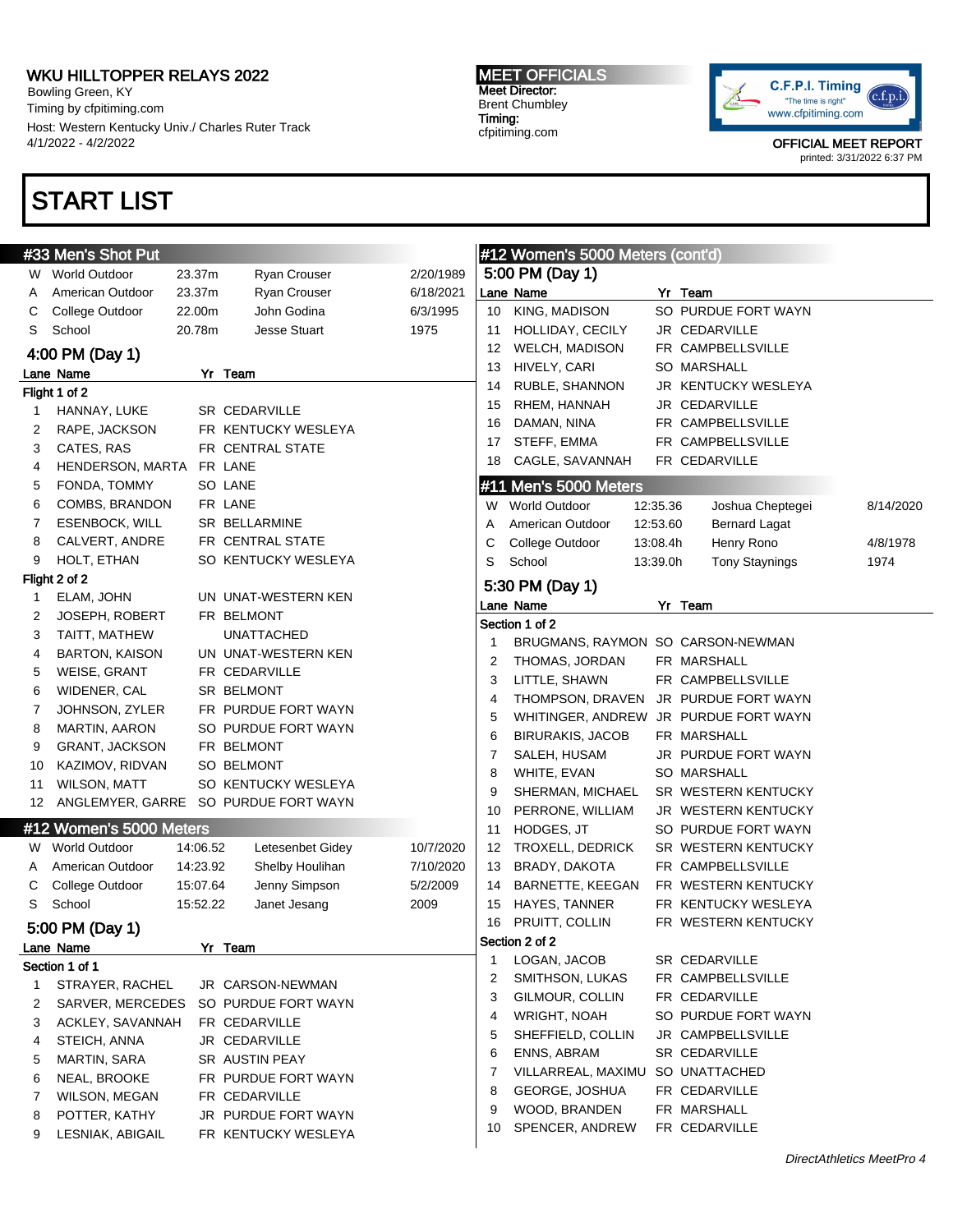Bowling Green, KY Timing by cfpitiming.com Host: Western Kentucky Univ./ Charles Ruter Track 4/1/2022 - 4/2/2022

# START LIST

#### MEET OFFICIALS Meet Director: Brent Chumbley Timing: cfpitiming.com



|    | #11 Men's 5000 Meters (cont'd)     |        |                      |          | #35 Men's Discus (cont'd) |                           |        |                     |           |
|----|------------------------------------|--------|----------------------|----------|---------------------------|---------------------------|--------|---------------------|-----------|
|    | 5:30 PM (Day 1)                    |        |                      |          |                           | 9:00 AM (Day 2)           |        |                     |           |
|    | Lane Name                          |        | Yr Team              |          |                           | Lane Name                 |        | Yr Team             |           |
| 11 | MCANINCH, IAN                      |        | JR CAMPBELLSVILLE    |          | 15                        | JOSEPH, ROBERT            |        | FR BELMONT          |           |
| 12 | <b>GRASS, GUNNAR</b>               |        | FR CEDARVILLE        |          |                           | #31 Men's Triple Jump     |        |                     |           |
| 13 | BENNETT, SAM                       |        | FR CAMPBELLSVILLE    |          |                           | W World Outdoor           | 18.29m | Jonathan Edwards    | 8/7/1995  |
| 14 | BEE, KENT                          |        | <b>SO MARSHALL</b>   |          | Α                         | American Outdoor          | 18.21m | Christian Taylor    | 8/27/2015 |
| 15 | CRAWFORD, JARRET SR CAMPBELLSVILLE |        |                      |          | С                         | College Outdoor           | 17.57m | Keith Connor        | 6/5/1982  |
| 16 | SEPULVEDA, PAUL                    |        | <b>SO MARSHALL</b>   |          | S                         | School                    | 16.35m | Dave Mobley         | 1979      |
|    | #35 Men's Discus                   |        |                      |          |                           | 10:00 AM (Day 2)          |        |                     |           |
|    | W World Outdoor                    | 74.08m | Jurgen Schult        | 6/6/1986 |                           | Lane Name                 |        | Yr Team             |           |
| A  | American Outdoor                   | 72.34m | <b>Ben Plucknett</b> | 7/7/1981 |                           | Flight 1 of 2             |        |                     |           |
| С  | College Outdoor                    | 68.16m | Julian Wruck         | 6/1/2013 | 1                         | MENK, NATHAN              |        | SO CEDARVILLE       |           |
| S  | School                             | 58.78m | Raigo Toompuu        | 2005     | 2                         | BORDEN, JUSTIN            |        | SO LINDSEY WILSON   |           |
|    | 9:00 AM (Day 2)                    |        |                      |          | 3                         | SPAHR, ETHAN              |        | FR TRINE            |           |
|    | Lane Name                          |        | Yr Team              |          | 4                         | MCCLELLAN, NOAH           |        | <b>SR TRINE</b>     |           |
|    | Flight 1 of 2                      |        |                      |          | 5                         | JOHNSON, JALEN            |        | FR LANE             |           |
| 1  | RAPE, JACKSON                      |        | FR KENTUCKY WESLEYA  |          | 6                         | <b>COCHRAN, NIGEL</b>     |        | SR KENTUCKY STATE   |           |
| 2  | HURRY, DEMETRIUS                   |        | JR ALABAMA A&M       |          | 7                         | DYER, ROBERT              |        | JR LINDSEY WILSON   |           |
| 3  | WILSON, MATT                       |        | SO KENTUCKY WESLEYA  |          | 8                         | NELSON, TYLER             |        | FR CENTRAL STATE    |           |
| 4  | <b>CRONK, ANDREW</b>               |        | LINDSEY WILSON JV    |          | 9                         | HUGHES, O'KHARI           |        | SO KENTUCKY WESLEYA |           |
| 5  | ZACK, SEGUR                        |        | LINDSEY WILSON JV    |          | 10                        | MARTONE, JONNY            |        | FR CEDARVILLE       |           |
| 6  | CATES, RAS                         |        | FR CENTRAL STATE     |          |                           | Flight 2 of 2             |        |                     |           |
| 7  | SUMMERS, JAQUINTI                  |        | FR LANE              |          | 1                         | HAMBY, CAMRON             |        | FR CAMPBELLSVILLE   |           |
| 8  | WUNSCH, LUKE                       |        | FR BELLARMINE        |          | 2                         | SMITH II, COREY           |        | FR CAMPBELLSVILLE   |           |
| 9  | MCCAULLEY, ISAIAH                  |        | SR ALABAMA A&M       |          | 3                         | BRUMFIELD, R'LAZON        |        | SR TENNESSEE ST.    |           |
| 10 | CALVIN, BENJAMIN                   |        | FR LANE              |          | 4                         | <b>VERGE, KEANDRIC</b>    |        | SO TENNESSEE ST.    |           |
| 11 | TAITT, MATHEW                      |        | <b>UNATTACHED</b>    |          | 5                         | WHITNEY, BREVON           |        | JR CAMPBELLSVILLE   |           |
| 12 | HOLT, ETHAN                        |        | SO KENTUCKY WESLEYA  |          | 6                         | WILLIAMS, KEITH           |        | SR KENTUCKY WESLEYA |           |
| 13 | CALVERT, ANDRE                     |        | FR CENTRAL STATE     |          | 7                         | PHILLIPS, EASTON          |        | SR KENTUCKY STATE   |           |
| 14 | PEART, ROGE                        |        | SO LANE              |          | 8                         | CASON, JORDAN             |        | FR TENNESSEE ST.    |           |
| 15 | ALLAWAY, STEPHEN                   |        | FR CEDARVILLE        |          | 9                         | JONES-FOSTER, RAY         |        | SO LINDSEY WILSON   |           |
|    | Flight 2 of 2                      |        |                      |          | 10                        | JOHNSON, CEDRIC           |        | JR WESTERN KENTUCKY |           |
| 1  | KAZIMOV, RIDVAN                    |        | SO BELMONT           |          | 11                        | YOUNG, DAVID              |        | SO CAMPBELLSVILLE   |           |
| 2  | CAMPBELL, AUSTIN                   |        | JR LINDSEY WILSON    |          |                           | #36 Women's Discus        |        |                     |           |
| 3  | WEISE, GRANT                       |        | FR CEDARVILLE        |          |                           | W World Outdoor           | 76.80m | Gabriele Reinsch    | 7/9/1988  |
| 4  | <b>BARTON, KAISON</b>              |        | UN UNAT-WESTERN KEN  |          |                           | American Outdoor          | 70.16m | Valarie Allman      | 9/12/2021 |
| 5  | WALDEN, ASHER                      |        | SO PURDUE FORT WAYN  |          | A<br>С                    | College Outdoor           | 67.48m | Meg Ritchie         | 4/26/1981 |
| 6  | GRANT, JACKSON                     |        | FR BELMONT           |          | S                         | School                    | 53.86m | Jessica Ramsey      | 2014      |
| 7  | JOHNSON, ZYLER                     |        | FR PURDUE FORT WAYN  |          |                           |                           |        |                     |           |
| 8  | MARTIN, AARON                      |        | SO PURDUE FORT WAYN  |          |                           | 11:00 AM (Day 2)          |        |                     |           |
| 9  | MUNCASTER, JARED                   |        | SR BELLARMINE        |          |                           | Lane Name                 |        | Yr Team             |           |
| 10 | SCHROEDER, DOMINI                  |        | FR LINDSEY WILSON    |          |                           | Flight 1 of 2             |        |                     |           |
| 11 | DITTOE, JOEL                       |        | SR WESTERN KENTUCKY  |          | 1                         | MONHEIMER, KATIE          |        | FR BELLARMINE       |           |
| 12 | FIELDS, BRANDON                    |        | JR LINDSEY WILSON    |          | 2                         | <b>SCHULTZ, GABRIELLE</b> |        | JR KENTUCKY WESLEYA |           |
| 13 | HANNAY, LUKE                       |        | <b>SR CEDARVILLE</b> |          | 3                         | VINCENT, CAMBRIA          |        | JR KENTUCKY WESLEYA |           |
| 14 | ELAM, JOHN                         |        | UN UNAT-WESTERN KEN  |          | 4                         | FLINCHUM, RACHEL          |        | SO WESTERN KENTUCKY |           |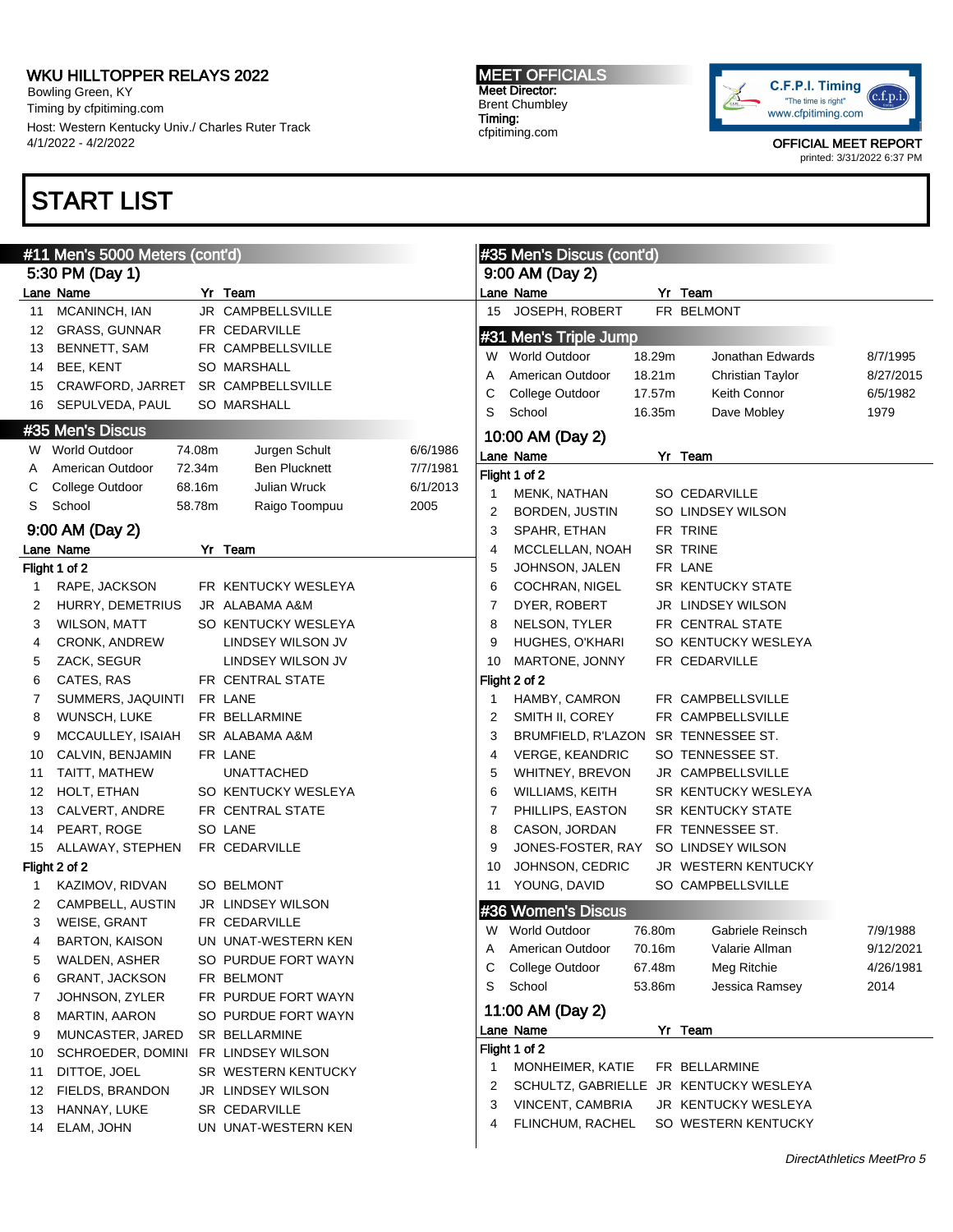Bowling Green, KY Timing by cfpitiming.com Host: Western Kentucky Univ./ Charles Ruter Track 4/1/2022 - 4/2/2022

# START LIST

### MEET OFFICIALS Meet Director: Brent Chumbley Timing: cfpitiming.com



|    | #36 Women's Discus (cont'd)            |                          |           | #42 Fastest Kid in BG: 1-3rd grade (cont'd) |                                    |       |                          |           |
|----|----------------------------------------|--------------------------|-----------|---------------------------------------------|------------------------------------|-------|--------------------------|-----------|
|    | 11:00 AM (Day 2)                       |                          |           | 11:00 AM (Day 2)                            |                                    |       |                          |           |
|    | Lane Name                              | Yr Team                  |           |                                             | Lane Name                          |       | Yr Team                  |           |
| 5  | WHITTINGTON, MORG SO KENTUCKY WESLEYA  |                          |           | 3                                           | WEKAB, MAPENZI                     |       | 3 DISHMAN                |           |
| 6  | REDDEN, MARY CLAI                      | SR WESTERN KENTUCKY      |           | 4                                           | SHIVELY, HALLIE                    |       | 3 ROCKFIELD              |           |
| 7  | ASHTON, COURTNEY                       | FR LINDSEY WILSON        |           | 5                                           | NEIDELL, QUINN                     | 3     | <b>BRIARWOOD</b>         |           |
| 8  | HALL, KATIE                            | JR CEDARVILLE            |           | 6                                           | TEMPLE, MORGAN                     | 3     | <b>BRISTOW</b>           |           |
| 9  | KENNEDY, TORI                          | SO LINDSEY WILSON        |           | 7                                           | TROUTMAN, AVERY                    |       | 3 CUMBERLAND TRACE       |           |
| 10 | RODGERS, DANIELLE JR CENTRAL STATE     |                          |           | 8                                           | RUSSELL, DIAMOND                   |       | 3 LOST RIVER             |           |
| 11 | DEBOLD, LAUREN                         | FR BELLARMINE            |           |                                             |                                    |       |                          |           |
| 12 | LILLIE, KIMBERLY                       | SR LANE                  |           |                                             | #41 Fastest Kid in BG: 1-3rd grade |       |                          |           |
| 13 | ADAMS, KAYLA                           | <b>JR CENTRAL STATE</b>  |           | W                                           | <b>World Outdoor</b><br>9.58       |       | Usain Bolt               | 8/16/2009 |
| 14 | CARTER, MALORIE                        | SO LINDSEY WILSON        |           | Α                                           | 9.69<br>American Outdoor           |       | <b>Tyson Gay</b>         | 9/20/2009 |
| 15 | LEWIS, KEANTE                          | FR CENTRAL STATE         |           | С                                           | College Outdoor<br>9.82            |       | Christian Coleman        | 6/7/2017  |
|    | Flight 2 of 2                          |                          |           | S                                           | School                             | 10.12 | <b>Julis Morris</b>      | 2018      |
| 1  | MCDANIEL, KORI                         | SR AUSTIN PEAY           |           |                                             | 11:15 AM (Day 2)                   |       |                          |           |
| 2  | LUGG, KIMBERLY                         | FR KENTUCKY STATE        |           |                                             | Lane Name                          |       | Yr Team                  |           |
| 3  | MERRITT, REBECCA                       | SO MARSHALL              |           |                                             | Section 1 of 2                     |       |                          |           |
| 4  | MCCULLOUGH, MADI                       | <b>SO MARSHALL</b>       |           | 1                                           | LASONGO, SAMUEL                    |       | 3 T.C. CHERRY            |           |
| 5  | HIMES, SARAH                           | JR CEDARVILLE            |           | 2                                           | JUSUFOVIC, AHMED                   |       | 3 RICH POND              |           |
| 6  | WAGNER, AMANI                          | <b>SR KENTUCKY STATE</b> |           | 3                                           | HOLLAND, CONOR                     | 3     | <b>MCNEIL</b>            |           |
| 7  | LOPEZ ARIAS, INES                      | FR WESTERN KENTUCKY      |           | 4                                           | WOODS, KAYDEN                      | 3     | <b>BRISTOW</b>           |           |
|    | STUCKER, REBEKAH                       | SO BELMONT               |           | 5                                           | DOWDY, HUCK                        | 3     | <b>DISHMAN</b>           |           |
| 8  |                                        |                          |           | 6                                           | DANIEL, TYSHAWN                    | 3     | <b>LOST RIVER</b>        |           |
| 9  | MOYER, OLIVIA                          | SO BELMONT               |           | 7                                           | HOLT, KIPTON                       | 3     | <b>CUMBERLAND TRACE</b>  |           |
| 10 | <b>BURNS, BROOKE</b>                   | SO MARSHALL              |           | 8                                           | ADAMS, CAINE                       |       | 3 WARREN                 |           |
| 11 | SWAIN, ANTANIA                         | JR TENNESSEE ST.         |           |                                             | Section 2 of 2                     |       |                          |           |
| 12 | VERSEMAN, JACKLYN SR AUSTIN PEAY       |                          |           | 2                                           | SMITH, MADDIX                      |       | 3 ROCKFIELD              |           |
| 13 | HARRIS-CAMPBELL, N FR PURDUE FORT WAYN |                          |           | 3                                           | TALAMANTES-SIMOU                   |       | 3 RICHARDSVILLE          |           |
| 14 | STEWART, DEZARAI                       | FR LANE                  |           | 4                                           | PERKINS, MAYSON                    |       | 3 N. WARREN              |           |
|    | #42 Fastest Kid in BG: 1-3rd grade     |                          |           | 5                                           | MARTIN, CHASE                      | 3     | <b>BRIARWOOD</b>         |           |
|    | W World Outdoor<br>10.49               | Florence Griffith-Joyner | 7/16/1988 | 6                                           |                                    | 3     | POTTER GRAY              |           |
| A  | American Outdoor<br>10.49              | Florence Griffith Joyner | 7/16/1988 |                                             | PHILLIPS, HUDSON                   |       |                          |           |
| С  | College Outdoor<br>10.75               | Sha'Carri Richardson     | 6/8/2019  | 7                                           | RAWLINS, JACKY                     |       | 3 OAKLAND                |           |
| S  | School<br>11.37                        | Carrol Hardy             | 2014      | 8                                           | DONAN, ZAINE                       |       | 3 PARKER BENNETT C       |           |
|    |                                        |                          |           |                                             | #44 Fastest Kid in BG: 4-6th grade |       |                          |           |
|    | 11:00 AM (Day 2)                       |                          |           | W                                           | <b>World Outdoor</b>               | 10.49 | Florence Griffith-Joyner | 7/16/1988 |
|    | Lane Name                              | Yr Team                  |           | A                                           | American Outdoor                   | 10.49 | Florence Griffith Joyner | 7/16/1988 |
|    | Section 1 of 2                         |                          |           |                                             | College Outdoor                    | 10.75 | Sha'Carri Richardson     | 6/8/2019  |
| 1  | ANDERSON, RYLEIGH                      | 3 RICHARDSVILLE          |           | S                                           | School                             | 11.37 | Carrol Hardy             | 2014      |
| 2  | <b>BASSETTE, PAYTON</b>                | 3 N. WARREN              |           |                                             | 11:30 AM (Day 2)                   |       |                          |           |
| 3  | CORRALES-ZEPEDA,                       | 3 WARREN                 |           |                                             |                                    |       |                          |           |
| 4  | ROBINSON, NIVEA                        | 3 PARKER BENNETT C       |           |                                             | Lane Name                          |       | Yr Team                  |           |
| 5  | JAHIC, MELISSA                         | 3 RICH POND              |           |                                             | Section 1 of 2                     |       |                          |           |
| 6  | MULLENDORE, REES                       | 3 POTTER GRAY            |           | 1                                           | MARSEE, EMILY                      |       | 6 PARKER BENNETT C       |           |
| 7  | GLASS, CHANDLER                        | 3 MCNEIL                 |           | 2                                           | NUSE, LOLA                         | 6     | <b>BRIARWOOD</b>         |           |
| 8  | KINKADE, CHARLOTT                      | 3 T.C. CHERRY            |           | 3                                           | CARTER, CAMRYN                     |       | 6 T.C. CHERRY            |           |
|    | Section 2 of 2                         |                          |           | 4                                           | CALLEJAS-GARVIA, J                 |       | 6 WARREN                 |           |
| 2  | WELLS, DAVASIA                         | 3 OAKLAND                |           | 5                                           | YONTS, WILLOW                      |       | 6 POTTER GRAY            |           |
|    |                                        |                          |           |                                             |                                    |       |                          |           |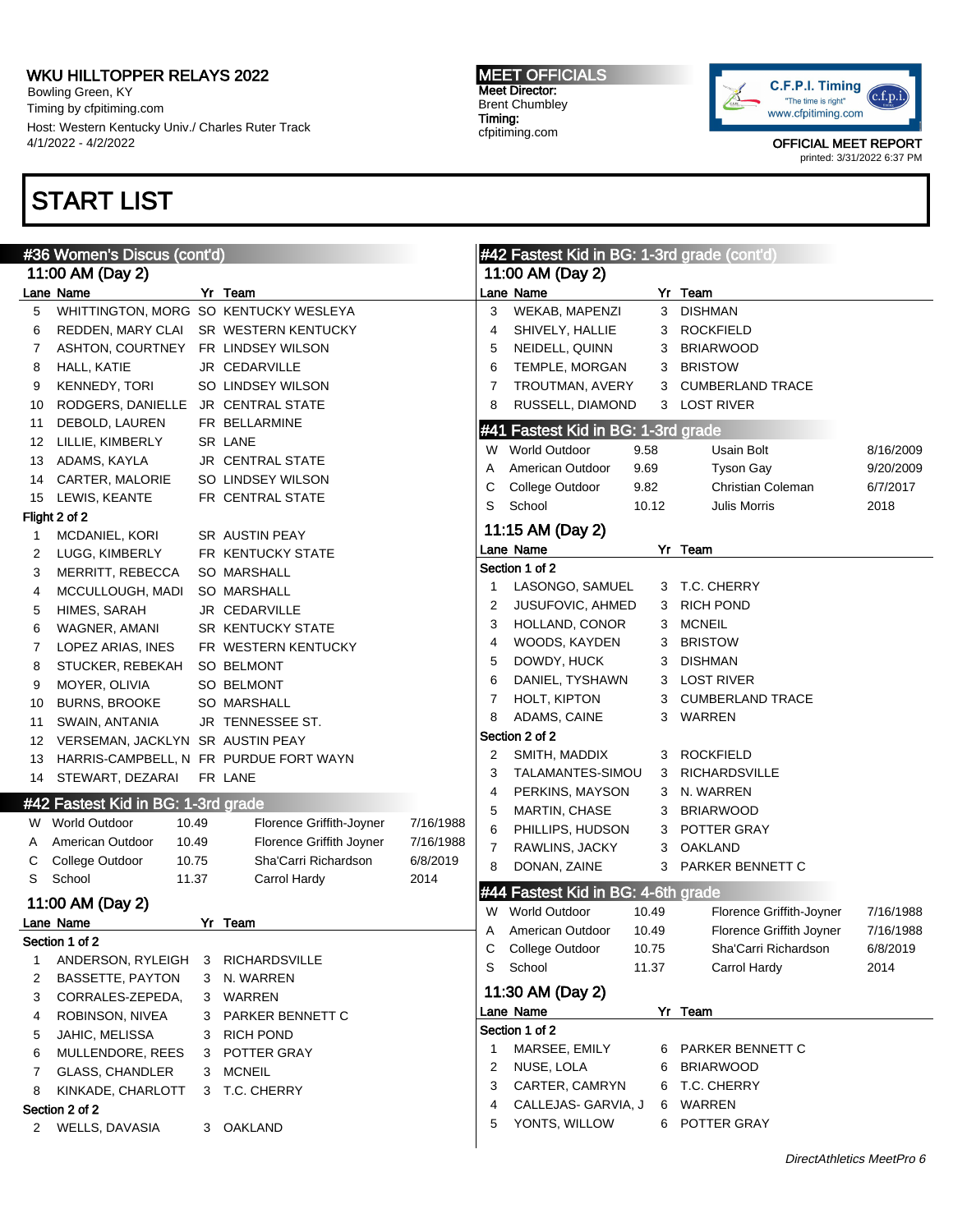Bowling Green, KY Timing by cfpitiming.com Host: Western Kentucky Univ./ Charles Ruter Track 4/1/2022 - 4/2/2022

# START LIST

#### #44 Fastest Kid in BG: 4-6th grade (cont'd) 11:30 AM (Day 2) Lane Name Yr Team 6 BASHAM, REGINA 6 DISHMAN 7 CARTWRIGHT, NAKAI 6 OAKLAND 8 KINGTON, LOLA KATE 6 MCNEIL Section 2 of 2 1 MCKINNIE, ANIYAH 6 BRISTOW 2 WATSON, ZAMARI 6 LOST RIVER 3 TAYLOR, RAEGAN 6 RICHARDSVILLE 4 ANDERSON, JANYA 6 N. WARREN 5 ELEMBELO, UWEZO 6 ROCKFIELD 6 BYERS, MAGGIE 6 CUMBERLAND TRACE 7 SPONHOUSE, BREE 6 RICH POND 8 TOOLEY, CARTER 6 JODY RICHARDS #43 Fastest Kid in BG: 4-6th grade W World Outdoor 9.58 Usain Bolt 8/16/2009 A American Outdoor 9.69 Tyson Gay 9/20/2009 C College Outdoor 9.82 Christian Coleman 6/7/2017 S School 10.12 Julis Morris 2018 11:45 AM (Day 2) Lane Name Yr Team Section 1 of 2 1 MMAMBA, FABIAN 6 DISHMAN 2 MOORE, CHASE 6 BRIARWOOD 3 MCCLUSKY, BRANDO 6 OAKLAND 4 DAVIS, ANTHONY 6 MCNEIL 5 BOARDS, JAMIR 6 ROCKFIELD 6 LAWRENCE, PAYTON 6 T.C. CHERRY 7 AVENT, JAYBREN JB 6 JODY RICHARDS 8 UPCHURCH, CAMERO 6 CUMBERLAND TRACE Section 2 of 2 1 SUMALI, DIODONE 6 WARREN 2 RICHERSON, CAMDE 6 RICH POND 3 CUNNINGHAM, TRIPP 6 N. WARREN 4 BRADFORD, DONOVO 6 LOST RIVER 5 BOYD, ELI 6 RICHARDSVILLE 6 BLAIR, JALANI 6 PARKER BENNETT C 7 DAVIDSON, CONNOR 6 BRISTOW 8 CARRIGAN, CHANCE 6 POTTER GRAY #27 Men's Pole Vault W World Outdoor 6.15m Mondo Duplantis 9/17/2020 A American Outdoor 6.04m Brad Walker C College Outdoor 6.00m Mondo Duplantis 5/11/2019 S School **4.89m** Henry Wadsworth 1965 #27 Men's Pole Vault (cont'd) 12:00 PM (Day 2) Lane Name Yr Team Flight 1 of 1 1 LUBBENHUSEN, JACO SR WESTERN KENTUCKY 2 HAMPTON, JORDAN SR EASTERN KENTUCKY 3 LOSHE, CODY FR PURDUE FORT WAYN 4 REINHARD, TYLER SR CEDARVILLE 5 MONTGOMERY, DEV JR WESTERN KENTUCKY 6 BROOKFIELD, BRAND UNATTACHED #32 Women's Triple Jump W World Outdoor 15.67m Yulima Rojas 8/1/2021 A American Outdoor 14.92m Katurah Orji 12/25/202 C College Outdoor 14.71m Keturah Orji 8/14/2016 S School 13.44m Sharika Smith 2013 12:00 PM (Day 2) Lane Name Yr Team Flight 1 of 1 1 LIVINGSTON, HALEY SO TRINE 2 HADLEY, KATIE JR CEDARVILLE 3 MCCLELLAND, CAMA SO AUSTIN PEAY 4 WALKER, LENNEX SR AUSTIN PEAY 5 ORSOT, ALEXIS SR LANE 6 OBERHAUS, MARIAH FR PURDUE FORT WAYN 7 PAYTON, HALEY JR CAMPBELLSVILLE 8 DARRETT, ALAYNA FR TENNESSEE ST. 9 STEVENSON, WANDA SO KENTUCKY STATE 10 ABDULLAH, YAFIA SO CENTRAL STATE 11 JONES, ALLIYAH SO ALABAMA A&M 12 JOHNSON, SELENA SO PURDUE FORT WAYN #22 Women's 4 x 100m Relay W World Outdoor 40.82 USA 8/11/2012 A American Outdoor 40.82 USA national team 8/10/2012 C College Outdoor 42.05 L.S.U. 4/15/2017 S School 44.33 2015 12:00 PM (Day 2) Lane Team Section 1 of 1 2 KENTUCKY STATE (A) A 3 CEDARVILLE (A) A 4 TENNESSEE ST. (A) A 5 EASTERN KENTUCKY (A) A 6 AUSTIN PEAY (A) A 7 CAMPBELLSVILLE (A) A 8 LANE (A) A

MEET OFFICIALS Meet Director: Brent Chumbley Timing: cfpitiming.com

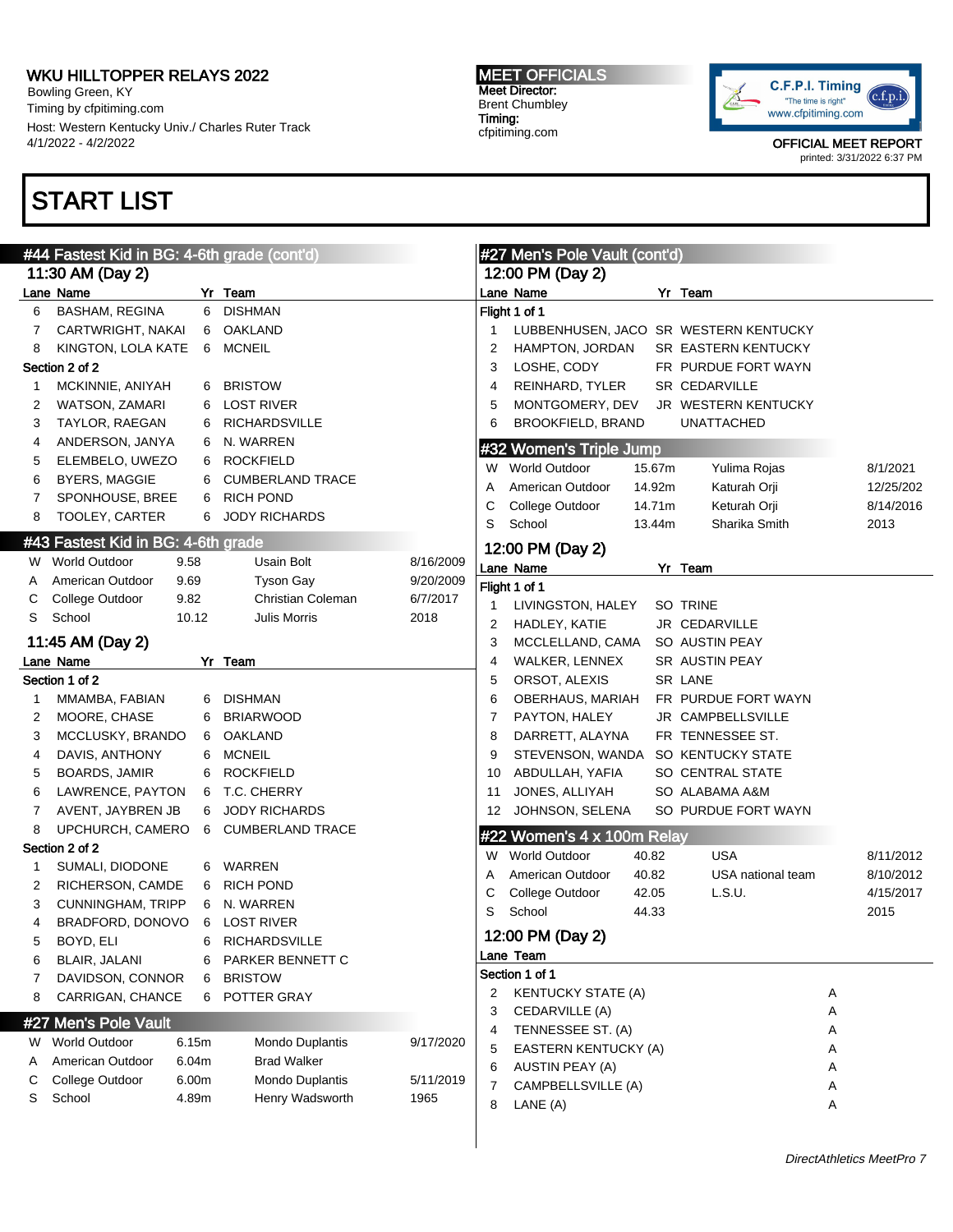Bowling Green, KY Timing by cfpitiming.com Host: Western Kentucky Univ./ Charles Ruter Track 4/1/2022 - 4/2/2022

# START LIST

#### MEET OFFICIALS Meet Director: Brent Chumbley Timing: cfpitiming.com



|    | #21 Men's 4 x 100m Relay            |         |                                       | #10 Women's 1500 Meters (cont'd) |           |    |                                     |  |                                      |
|----|-------------------------------------|---------|---------------------------------------|----------------------------------|-----------|----|-------------------------------------|--|--------------------------------------|
|    | W World Outdoor                     | 36.84   | Jamaica                               |                                  | 8/11/2012 |    | 12:15 PM (Day 2)                    |  |                                      |
| A  | American Outdoor                    | 37.38   | USA national team                     |                                  | 8/10/2012 |    | Lane Name                           |  | Yr Team                              |
| A  | American Outdoor                    | 37.10   | USA national team                     |                                  | 10/5/2019 | 3  | WARD, MEAGAN                        |  | FR MARSHALL                          |
| С  | College Outdoor                     | 37.97   | Florida                               |                                  | 6/7/2019  | 4  | HOWARD, MOLLY                       |  | SR AUSTIN PEAY                       |
| S  | School                              | 38.60   |                                       |                                  | 2016      | 5  | POWELL, CHLOE                       |  | <b>SO BELLARMINE</b>                 |
|    | 12:05 PM (Day 2)                    |         |                                       |                                  |           | 6  | POTTER, KATHY                       |  | JR PURDUE FORT WAYN                  |
|    | Lane Team                           |         |                                       |                                  |           | 7  | MARTIN, SARA                        |  | SR AUSTIN PEAY                       |
|    | Section 1 of 2                      |         |                                       |                                  |           | 8  | PARKER, ANA                         |  | SO TRINE                             |
| 3  | LINDSEY WILSON (A)                  |         |                                       | Α                                |           | 9  | DIFALCO, CHRISTINA                  |  | JR EASTERN KENTUCKY                  |
| 4  | <b>CENTRAL STATE (A)</b>            |         |                                       | Α                                |           | 10 | PLANK, AMY                          |  | <b>SR CEDARVILLE</b>                 |
| 5  | TENNESSEE ST. (A)                   |         |                                       | Α                                |           | 11 | EDWARDS, KYLEIGH                    |  | SR MARSHALL                          |
| 6  | TRINE (A)                           |         |                                       | Α                                |           | 12 | VAUGHN, JENNA                       |  | SO WESTERN KENTUCKY                  |
| 7  | CAMPBELLSVILLE (A)                  |         |                                       | Α                                |           | 13 | INGRAM, ANEISHA                     |  | JR ALABAMA A&M                       |
| 8  | CEDARVILLE (A)                      |         |                                       | Α                                |           | 14 | LAMAR, HAILIE                       |  | FR CAMPBELLSVILLE                    |
|    | Section 2 of 2                      |         |                                       |                                  |           | 15 | HOFFMAN, KARLEE                     |  | SO KENTUCKY WESLEYA                  |
| 3  | <b>KENTUCKY STATE (A)</b>           |         |                                       | Α                                |           |    | Section 3 of 4                      |  |                                      |
| 4  | <b>KENTUCKY WESLEYAN (A)</b>        |         |                                       | Α                                |           | 1  | LUCKETT, ERIN                       |  | FR BELLARMINE                        |
| 5  | LANE (A)                            |         |                                       | Α                                |           | 2  | SHARP, ALYSSA                       |  | SO LINDSEY WILSON                    |
| 6  | LANE (B)                            |         |                                       | B                                |           | 3  | <b>GREENE, ABIGAIL</b>              |  | SO KENTUCKY WESLEYA                  |
| 7  | <b>KENTUCKY WESLEYAN (B)</b>        |         |                                       | В                                |           | 4  | STANLEY, MACKENZI                   |  | SO MARSHALL                          |
| 8  | UATT (A)                            |         |                                       | Α                                |           | 5  | SARVER, MERCEDES                    |  | SO PURDUE FORT WAYN                  |
|    |                                     |         |                                       |                                  |           | 6  | WINGO, TAYLOR                       |  | FR ALABAMA A&M                       |
|    | #10 Women's 1500 Meters             |         |                                       |                                  |           | 7  | CRUME, EMERY                        |  | JR KENTUCKY WESLEYA                  |
|    | W World Outdoor                     | 3:50.07 | Genzebe DIBABA                        |                                  | 7/15/2017 | 8  | ELLIS, HANNAH                       |  | FR BELLARMINE                        |
| A  | American Outdoor                    | 3:54.99 | Shelby Houlihan                       |                                  | 10/5/2019 | 9  | VANDERHOOF-DOSS                     |  | JR KENTUCKY WESLEYA                  |
| С  | College Outdoor                     | 3:59.90 | Jenny Simpson                         |                                  |           | 10 | GLENN, RILEY                        |  | JR BELLARMINE                        |
| S  | School                              | 4:23.76 | <b>Breeda Dennehy</b>                 |                                  | 1993      | 11 | MCGILLIVRAY-WATKI                   |  | SR CEDARVILLE                        |
|    | 12:15 PM (Day 2)                    |         |                                       |                                  |           | 12 | STEFF, EMMA                         |  | FR CAMPBELLSVILLE                    |
|    | Lane Name                           |         | Yr Team                               |                                  |           | 13 | REAGOR, SIDNEY                      |  | SR KENTUCKY WESLEYA                  |
|    | Section 1 of 4                      |         |                                       |                                  |           | 14 | <b>SEXTON, PATRICIA</b>             |  | FR BELLARMINE                        |
| 1  |                                     |         | HECKMAN, SAVANNA SR WESTERN KENTUCKY  |                                  |           | 15 | RUDDER, OLIVIA                      |  | FR LINDSEY WILSON                    |
| 2  | SWEENEY, RACHEL                     |         | SR CEDARVILLE                         |                                  |           |    | Section 4 of 4                      |  |                                      |
| 3  | SPAULDING, MADELI                   |         | JR CEDARVILLE                         |                                  |           | 1  | WALKER, ANNABELLE SO LINDSEY WILSON |  |                                      |
| 4  | SHOLL, BETHANY                      |         | SR CEDARVILLE                         |                                  |           | 2  | WRIGHT, JAYLA                       |  | SO LANE                              |
| 5  | HERMAN, NAOMI                       |         | SO CEDARVILLE                         |                                  |           | 3  | BROWN, OLIVIA                       |  | <b>SO BELLARMINE</b>                 |
| 6  | MASDEN, LAUREN                      |         | JR BELLARMINE                         |                                  |           | 4  | WINTERGERST-BURC JR BELLARMINE      |  |                                      |
|    | KING, MADISON                       |         | SO PURDUE FORT WAYN                   |                                  |           | 5  |                                     |  | STEWART, COLLEEN SR EASTERN KENTUCKY |
| 8  | ANDERSON, JORDAN SR UNATTACHED      |         |                                       |                                  |           | 6  | <b>WILSON, MACEY</b>                |  | SO LINDSEY WILSON                    |
| 9  | JOHNSON, MEREDITH JR LINDSEY WILSON |         |                                       |                                  |           | 7  | FRUTH, SAVANNAH                     |  | <b>JR AUSTIN PEAY</b>                |
| 10 | <b>FAULKNER, AMIRA</b>              |         | JR TRINE                              |                                  |           | 8  | MAGUIRE, HALEY                      |  | SR KENTUCKY WESLEYA                  |
| 11 | WELLS, EMMA                         |         | SO BELLARMINE                         |                                  |           | 9  | JAWORSKI, ABBY                      |  | JR BELLARMINE                        |
| 12 |                                     |         | RUTHERFORD, LUCY SO WESTERN KENTUCKY  |                                  |           | 10 | SIPES, MARLENA                      |  | FR CAMPBELLSVILLE                    |
| 13 | NEAL, BROOKE                        |         | FR PURDUE FORT WAYN                   |                                  |           | 11 | RYAN, ALIVIA                        |  | JR BELLARMINE                        |
| 14 |                                     |         | SCHOENHERR, ABBIE SO EASTERN KENTUCKY |                                  |           | 12 | WATSON, TI'YANNA                    |  | FR ALABAMA A&M                       |
|    | Section 2 of 4                      |         |                                       |                                  |           | 13 | POHLMAN-SINGLETO                    |  | <b>SO BELLARMINE</b>                 |
| 1  | WALSH, EMILY                        |         | FR CEDARVILLE                         |                                  |           | 14 | SCOTT, T'LEA                        |  | SO CAMPBELLSVILLE                    |
| 2  | CHRISTOPHER, ERYK FR MARSHALL       |         |                                       |                                  |           | 15 | ADKINS, MADISON                     |  | FR BELLARMINE                        |
|    |                                     |         |                                       |                                  |           |    |                                     |  |                                      |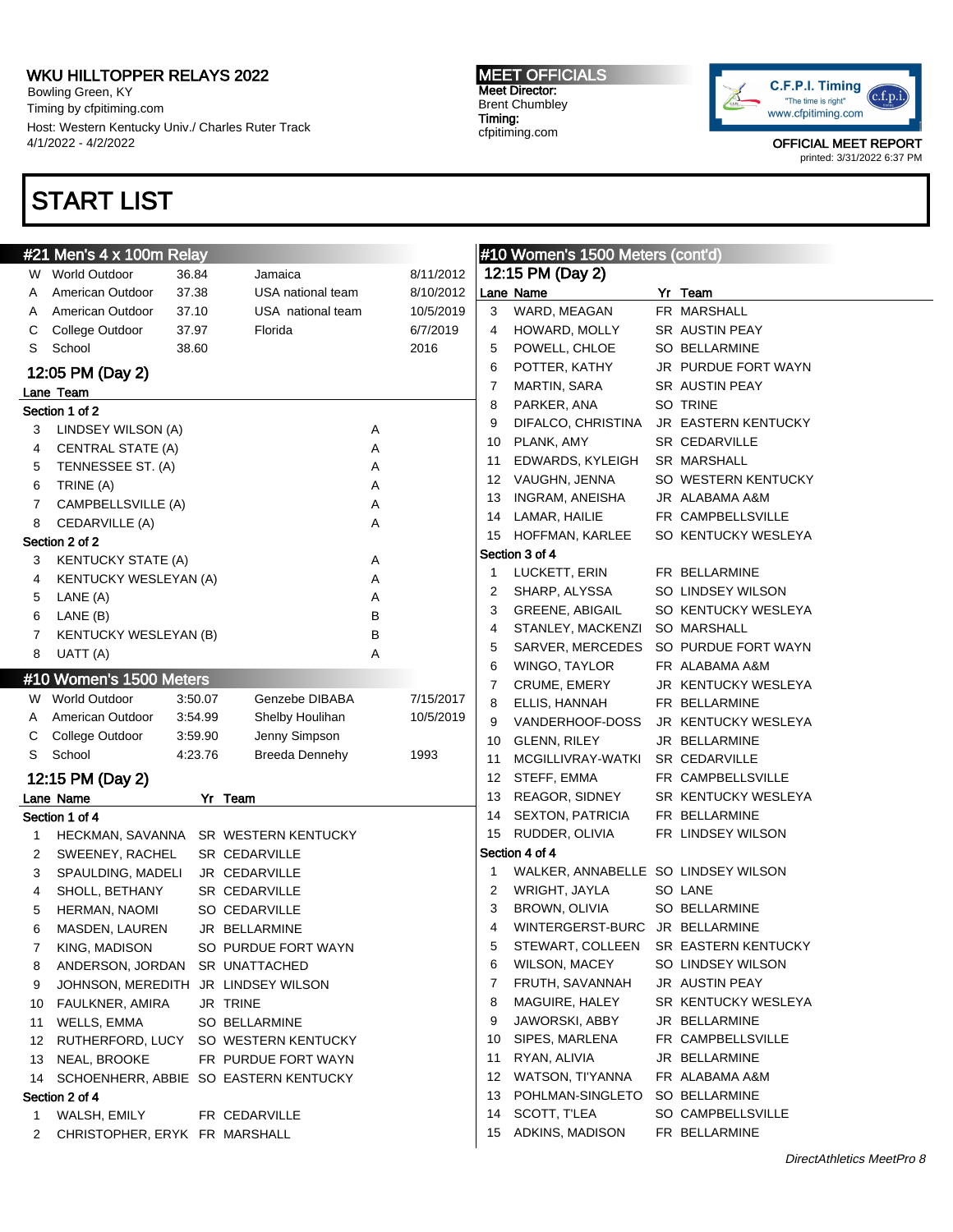Bowling Green, KY Timing by cfpitiming.com Host: Western Kentucky Univ./ Charles Ruter Track 4/1/2022 - 4/2/2022

# START LIST

#### MEET OFFICIALS Meet Director: Brent Chumbley Timing: cfpitiming.com



|    | #9 Men's 1500 Meters  |         |                                       |           |                | #9 Men's 1500 Meters (cont'd)        |       |                        |           |
|----|-----------------------|---------|---------------------------------------|-----------|----------------|--------------------------------------|-------|------------------------|-----------|
|    | W World Outdoor       | 3:26.00 | Hicham El Guerouj                     | 7/14/1998 |                | 12:45 PM (Day 2)                     |       |                        |           |
| A  | American Outdoor      | 3:29.30 | <b>Bernard Lagat</b>                  |           |                | Lane Name                            |       | Yr Team                |           |
| C  | College Outdoor       | 3:35.01 | Josh Kerr                             | 4/20/2018 | 9              | EVANS, ANDREW                        |       | FR CAMPBELLSVILLE      |           |
| S  | School                | 3:38.66 | Ashley Johnson                        | 1984      | 10             | MULLENHOUR, MACK                     |       | SO CAMPBELLSVILLE      |           |
|    | 12:45 PM (Day 2)      |         |                                       |           | 11             | <b>BULLOCK, LOGAN</b>                |       | SO LINDSEY WILSON      |           |
|    | Lane Name             |         | Yr Team                               |           | 12             | <b>GRAF, BENJAMIN</b>                |       | SO CAMPBELLSVILLE      |           |
|    | Section 1 of 3        |         |                                       |           | 13             | COWMAN, JACE                         |       | FR LINDSEY WILSON      |           |
| 1  | PETERSON, COOPER      |         | JR CEDARVILLE                         |           | 14             | CHANDLER-HENRY, C SO CENTRAL STATE   |       |                        |           |
|    | WALDRON, CORY         |         | JR PURDUE FORT WAYN                   |           | 15             | HOLLAND, MA'RICO                     |       | SR KENTUCKY STATE      |           |
| 2  |                       |         |                                       |           | 16             | PRUITT, COLLIN                       |       | FR WESTERN KENTUCKY    |           |
| 3  | SALEH, HUSAM          |         | JR PURDUE FORT WAYN                   |           |                |                                      |       |                        |           |
| 4  | BOWRING, KAZUMA       |         | FR MARSHALL                           |           |                | #15 Women's 100m Hurdles             |       |                        |           |
| 5  | <b>KERONEN, LEEVI</b> |         | FR BELMONT                            |           |                | W World Outdoor                      | 12.20 | Keni Harrison          | 7/22/2016 |
| 6  | THOMPSON, DRAVEN      |         | JR PURDUE FORT WAYN                   |           | Α              | American Outdoor                     | 12.20 | Keni Harrison          | 7/22/2016 |
| 7  | KILLION, BRAEDON      |         | JR CEDARVILLE                         |           | С              | College Outdoor                      | 12.39 | <b>Brianna Rollins</b> | 6/8/2013  |
| 8  | FELUMLEE, RAMEN       |         | SO CEDARVILLE                         |           | S              | School                               | 13.21 | Gayle Harris           | 1978      |
| 9  | PENDLETON, CALEB      |         | SR CEDARVILLE                         |           |                | 1:00 PM (Day 2)                      |       |                        |           |
| 10 | MISER, WESTON         |         | JR PURDUE FORT WAYN                   |           |                | Lane Name                            |       | Yr Team                |           |
| 11 | HODGES, JT            |         | SO PURDUE FORT WAYN                   |           |                | Section 1 of 4                       |       |                        |           |
| 12 | LAPP, AIDAN           |         | JR TRINE                              |           | 1              | MUSICK, BRITAIN                      |       | SO CEDARVILLE          |           |
| 13 |                       |         | WHITINGER, ANDREW JR PURDUE FORT WAYN |           | 2              | HOWARD, JAYDA DRA SR TENNESSEE ST.   |       |                        |           |
| 14 | KISER, SAM            |         | SR CAMPBELLSVILLE                     |           | 3              | YANDERS, JORDAN                      |       | FR PURDUE FORT WAYN    |           |
| 15 | KELLY, ISAIAH         |         | JR CEDARVILLE                         |           | $\overline{4}$ | KIRKWOOD, DYLAN                      |       | JR PURDUE FORT WAYN    |           |
|    | Section 2 of 3        |         |                                       |           | 5              | WINTERS, MELANIE                     |       | <b>UNATTACHED</b>      |           |
| 1  | LITTLE, SHAWN         |         | FR CAMPBELLSVILLE                     |           | 6              | HUDSON-TURPIN, JE                    |       | SO PURDUE FORT WAYN    |           |
| 2  | SHEFFIELD, COLLIN     |         | JR CAMPBELLSVILLE                     |           | 7              | WALKER, LENNEX                       |       | SR AUSTIN PEAY         |           |
| 3  | CRAMER, COLIN         |         | SR CEDARVILLE                         |           | 8              | DUNBAR, KAMILLE                      |       | SR AUSTIN PEAY         |           |
| 4  | PERRONE, WILLIAM      |         | JR WESTERN KENTUCKY                   |           |                | Section 2 of 4                       |       |                        |           |
| 5  | PETERSON, AIDAN       |         | FR CEDARVILLE                         |           | -1             | MCCLELLAND, CAMA                     |       | SO AUSTIN PEAY         |           |
| 6  | TUCKER, AIDEN         |         | FR CAMPBELLSVILLE                     |           | 2              | SCHAECKENBACH, C                     |       | SO CEDARVILLE          |           |
| 7  | CLARK, VICTOR         |         | SO LINDSEY WILSON                     |           | 3              | HALWAS, HENRIETTE                    |       | SO LINDSEY WILSON      |           |
| 8  | HANSHAW, WYATT        |         | FR MARSHALL                           |           | 4              | SEARS, SAMYZIA                       |       | JR WESTERN KENTUCKY    |           |
| 9  | FOUSHEE, NOLAN        |         | SO LINDSEY WILSON                     |           |                | WALKER, JENNA                        |       | FR BELLARMINE          |           |
| 10 | <b>BROWN, NOAH</b>    |         | JR LINDSEY WILSON                     |           | 5              |                                      |       | FR EASTERN KENTUCKY    |           |
| 11 | LONGE, GEHRIG         |         | FR TRINE                              |           | 6              | FLEMING, MADISON                     |       | JR PURDUE FORT WAYN    |           |
| 12 | STEARNS, JUSTIN       |         | FR LINDSEY WILSON                     |           | 7              | <b>BUCK, SOPHIA</b>                  |       |                        |           |
| 13 | BRADY, DAKOTA         |         | FR CAMPBELLSVILLE                     |           | 8              | <b>GARCIA PALENCIA, E</b>            |       | SO EASTERN KENTUCKY    |           |
|    | 14 TUCKER, JORDAN     |         | JR LINDSEY WILSON                     |           |                | Section 3 of 4                       |       |                        |           |
|    | 15 GRASS, GUNNAR      |         | FR CEDARVILLE                         |           | 1              | WILDER, RAMEY                        |       | SO PURDUE FORT WAYN    |           |
|    | Section 3 of 3        |         |                                       |           | 2              | DARRETT, ALAYNA                      |       | FR TENNESSEE ST.       |           |
| 1  | ENNS, ABRAM           |         | SR CEDARVILLE                         |           | 3              | ALALADE, SADE                        |       | JR BELMONT             |           |
| 2  | WRIGHT, NOAH          |         | SO PURDUE FORT WAYN                   |           | 4              | BRYANT, NATALYA                      |       | FR TENNESSEE ST.       |           |
| 3  | ALLISON, PETER        |         | FR CEDARVILLE                         |           | 5              | WALLACE, MADI                        |       | FR AUSTIN PEAY         |           |
| 4  | STEEN, ALEX           |         | FR CAMPBELLSVILLE                     |           | 6              | WILLIAMS, JAYLYNNE                   |       | JR KENTUCKY STATE      |           |
| 5  | <b>CUMMINS, NICK</b>  |         | FR LINDSEY WILSON                     |           | 7              | LIVINGSTON, HALEY                    |       | SO TRINE               |           |
|    | HARPER, LANDON        |         | FR KENTUCKY WESLEYA                   |           | 8              | BODDIE, ZORA                         |       | FR TENNESSEE ST.       |           |
| 6  |                       |         | FR CEDARVILLE                         |           |                | Section 4 of 4                       |       |                        |           |
| 7  | CALLARMAN, ETHAN      |         |                                       |           |                | 2 STEVENSON, WANDA SO KENTUCKY STATE |       |                        |           |
| 8  | HARTIG, JORDAN        |         | LINDSEY WILSON JV                     |           |                |                                      |       |                        |           |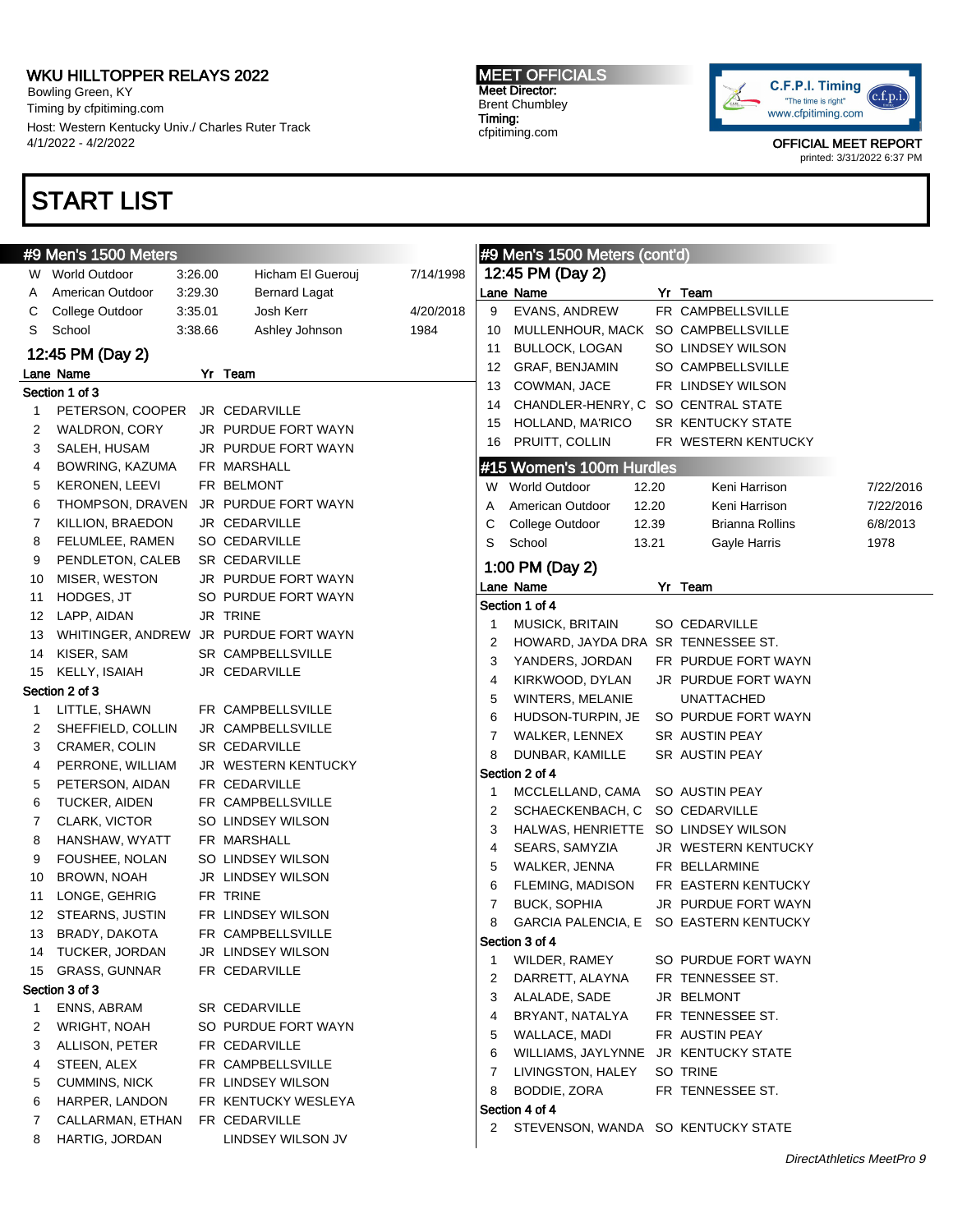Bowling Green, KY Timing by cfpitiming.com Host: Western Kentucky Univ./ Charles Ruter Track 4/1/2022 - 4/2/2022

# START LIST

#### MEET OFFICIALS Meet Director: Brent Chumbley Timing: cfpitiming.com



|   | #15 Women's 100m Hurdles (cont'd)  |       |                       |           | #6 Women's 400 Meters (cont'd)<br>1:25 PM (Day 2) |                                     |  |                                      |           |
|---|------------------------------------|-------|-----------------------|-----------|---------------------------------------------------|-------------------------------------|--|--------------------------------------|-----------|
|   | 1:00 PM (Day 2)                    |       |                       |           |                                                   |                                     |  |                                      |           |
|   | Lane Name                          |       | Yr Team               |           |                                                   | Lane Name                           |  | Yr Team                              |           |
| 3 | GILKEY, BRIKERA                    |       | FR LANE               |           | 2                                                 | ROESSER, EMILY                      |  | SO EASTERN KENTUCKY                  |           |
| 4 | ALEXANDER, ANNIE                   |       | FR CEDARVILLE         |           | 3                                                 | RECIO, ALICIA                       |  | SR EASTERN KENTUCKY                  |           |
| 5 | SLOANE, CLAIRE                     |       | SO KENTUCKY WESLEYA   |           | 4                                                 | CLARK, KATIE                        |  | JR PURDUE FORT WAYN                  |           |
| 6 | MOZZI, BRYN                        |       | JR CEDARVILLE         |           | 5                                                 | PHILLIPS, KENISHA                   |  | SO AUSTIN PEAY                       |           |
| 7 | CRESSEY, AJANAE                    |       | FR CENTRAL STATE      |           | 6                                                 | WICKETT, TALIAH                     |  | FR KENTUCKY STATE                    |           |
| 8 | KERN, JULIANNA                     |       | FR CENTRAL STATE      |           | 7                                                 | JACKSON-JENKINS, F                  |  | JR ALABAMA A&M                       |           |
|   | #16 Men's 110m Hurdles             |       |                       |           | 8                                                 | JOHNSON, ALLANA                     |  | SR AUSTIN PEAY                       |           |
|   | W World Outdoor                    | 12.80 | <b>Aries Merritt</b>  | 9/7/2012  |                                                   | Section 2 of 4                      |  |                                      |           |
| A | American Outdoor                   | 12.80 | <b>Aries Merritt</b>  | 9/7/2012  | 2                                                 | JOHNSON, DE'AJENE                   |  | FR ALABAMA A&M                       |           |
| C | College Outdoor                    | 12.98 | <b>Grant Holloway</b> | 6/7/2020  | 3                                                 | <b>BURNS, JENNA</b>                 |  | JR KENTUCKY WESLEYA                  |           |
| S | School                             | 13.60 | Vincent Wyatt         | 2016      | 4                                                 | FREILINGER, CHLOE                   |  | FR BELLARMINE                        |           |
|   | 1:15 PM (Day 2)                    |       |                       |           | 5                                                 | KAMARUTE, KATRINA                   |  | SO BELLARMINE                        |           |
|   | Lane Name                          |       | Yr Team               |           | 6                                                 | HARTOIN, SYDNEY                     |  | FR AUSTIN PEAY                       |           |
|   | Section 1 of 3                     |       |                       |           | 7                                                 | SAWYER, REYNA                       |  | FR TENNESSEE ST.                     |           |
| 3 | SELBY, EVAN                        |       | JR TRINE              |           | 8                                                 | DAWKINS, KAPRI                      |  | FR CENTRAL STATE                     |           |
| 4 | ENTZ, DAVID                        |       | <b>SO CEDARVILLE</b>  |           |                                                   | Section 3 of 4                      |  |                                      |           |
| 5 | GLADIEUX, JAKE                     |       | JR TRINE              |           | $\mathbf 1$                                       | HALWAS, HENRIETTE SO LINDSEY WILSON |  |                                      |           |
| 6 | CHICHESTER, ZAVAN SR TENNESSEE ST. |       |                       |           | 2                                                 | LAIR, KAYLEE                        |  | FR CENTRAL STATE                     |           |
| 7 | WASHINGTON, DION                   |       | FR UNATTACHED         |           | 3                                                 | WADE, DREEANNA                      |  | FR TENNESSEE ST.                     |           |
| 8 | SPOHN, GREYSEN                     |       | SO TRINE              |           | 4                                                 | HENRY, TARYN<br>BRADSHAW, JAYLIN    |  | SO TENNESSEE ST.<br>FR CENTRAL STATE |           |
|   | Section 2 of 3                     |       |                       |           | 5<br>6                                            | SENICA, LUNA                        |  | SO LINDSEY WILSON                    |           |
| 2 | WILSON, JAHIEM                     |       | FR CENTRAL STATE      |           | 7                                                 | HARVEY, SOPHIA                      |  | FR BELMONT                           |           |
| 3 | WEAVER, ASHTON                     |       | FR KENTUCKY WESLEYA   |           | 8                                                 | DAVIS, SOHMER                       |  | SO EASTERN KENTUCKY                  |           |
| 4 | DONALDSON, BRENT                   |       | JR PURDUE FORT WAYN   |           |                                                   | Section 4 of 4                      |  |                                      |           |
| 5 | JOHNSON, CEDRIC                    |       | JR WESTERN KENTUCKY   |           | $\mathbf 1$                                       | <b>MORRIS, PRINCESS</b>             |  | SR KENTUCKY STATE                    |           |
| 6 | WARREN, KIYONTAE                   |       | JR TENNESSEE ST.      |           | 2                                                 | LIGHTBOURN, TYLAR                   |  | JR CENTRAL STATE                     |           |
| 7 | WILLIAMS, HASANI                   |       | FR TENNESSEE ST.      |           | 3                                                 | AYER, JENNA                         |  | FR CEDARVILLE                        |           |
| 8 | BATES, OWEN                        |       | FR BELLARMINE         |           | 4                                                 | HALE, ALEXIS                        |  | FR LINDSEY WILSON                    |           |
|   | Section 3 of 3                     |       |                       |           | 5                                                 | JAMES, TANIEL                       |  | FR CAMPBELLSVILLE                    |           |
| 3 | JOHNS, DAVID                       |       | FR LINDSEY WILSON     |           | 6                                                 | FUNKHOUSER, HANN                    |  | FR CEDARVILLE                        |           |
| 4 | REINHARD, GARRETT SO CEDARVILLE    |       |                       |           | 7                                                 | ANSIEL, HALEY                       |  | SO CEDARVILLE                        |           |
| 5 | KINSINGER, BEN                     |       | FR CEDARVILLE         |           | 8                                                 | BELL, JAYSHA                        |  | FR KENTUCKY STATE                    |           |
| 6 | JOHNSON, JALEN                     |       | FR LANE               |           |                                                   |                                     |  |                                      |           |
| 7 | GOLBACH, JELLE                     |       | SO LINDSEY WILSON     |           |                                                   | #5 Men's 400 Meters                 |  |                                      |           |
| 8 | ANDERSON, DAMONT JR LANE           |       |                       |           | W                                                 | <b>World Outdoor</b><br>43.03       |  | Wayne van Niekerk                    | 8/14/2016 |
|   | #6 Women's 400 Meters              |       |                       |           | Α                                                 | American Outdoor<br>43.18           |  | Michael Johnson                      | 8/26/1999 |
|   | W World Outdoor                    | 47.60 | Marita Koch           | 10/6/1985 | С                                                 | College Outdoor<br>43.61            |  | Michael Norman                       | 6/8/2018  |
| A | American Outdoor                   | 48.70 | Sandi Richards        | 9/17/2006 | S                                                 | School<br>45.43                     |  | <b>Emmanuel Dasor</b>                | 2017      |
| С | College Outdoor                    | 49.71 | Courtney Okolo        | 4/23/2016 |                                                   | 1:35 PM (Day 2)                     |  |                                      |           |
| S | School                             | 53.58 | Juannae Lewis         | 2019      |                                                   | Lane Name                           |  | Yr Team                              |           |
|   |                                    |       |                       |           |                                                   | Section 1 of 6                      |  |                                      |           |
|   | 1:25 PM (Day 2)                    |       |                       |           | 3                                                 | THOMPSON, MICHAE                    |  | SR TENNESSEE ST.                     |           |
|   | Lane Name<br>Section 1 of 4        |       | Yr Team               |           | 4                                                 | MCDUFFIE, DEXTER                    |  | SR KENTUCKY STATE                    |           |
|   |                                    |       |                       |           | 5                                                 | UMOH, IFIOK ANDRE                   |  | SR ASUIV                             |           |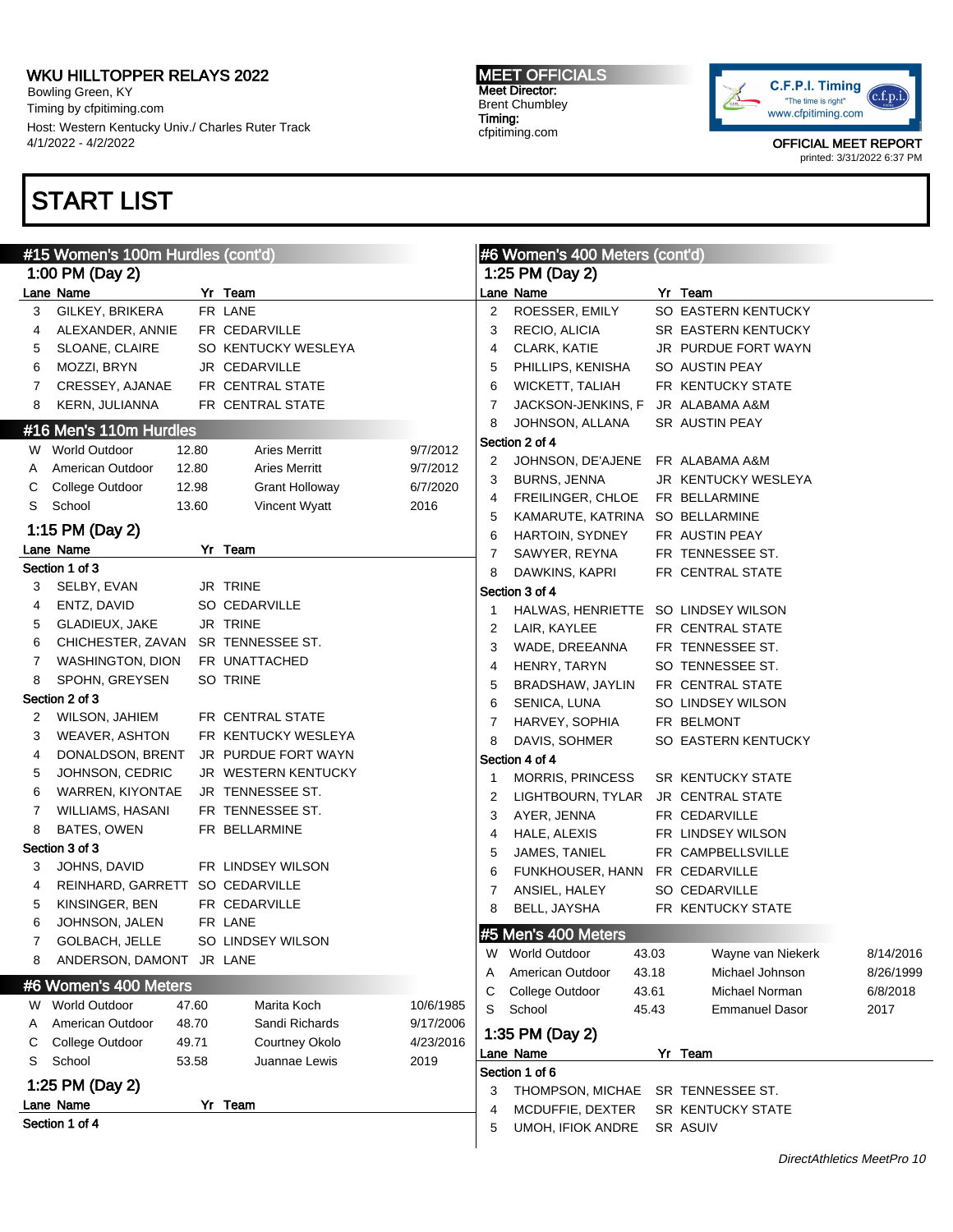Bowling Green, KY Timing by cfpitiming.com Host: Western Kentucky Univ./ Charles Ruter Track 4/1/2022 - 4/2/2022

# START LIST

#### #5 Men's 400 Meters (cont'd) 1:35 PM (Day 2) Lane Name Yr Team WALLACE, JAYLUN JR LINDSEY WILSON WALLS, RODERIC JR KENTUCKY STATE WILKERSON II, RAND SR UNATTACHED Section 2 of 6 TRITTIPO, BRAXTON JR PURDUE FORT WAYN POWELL, NICHOLAS SO ALABAMA A&M CARTWRIGHT, JOE FR PURDUE FORT WAYN SAWYERS, DREW SO EASTERN KENTUCKY FAUNCE, WILL SO CEDARVILLE WILLIAMSON, ISREAL SR CENTRAL STATE Section 3 of 6 ROBERTSON, IAN JR BELMONT HOLBROOK, TREVOR FR BELLARMINE JONES, MORGAN FR TENNESSEE ST. HILL, MALACHI FR UNATTACHED SHERALD, K'RON SO LINDSEY WILSON STOWE, MAIKYAH FR CAMPBELLSVILLE THOMAS, BRANDON SO CEDARVILLE Section 4 of 6 HULBERT, BEN JR CEDARVILLE TROTTER, BARRYE FR CAMPBELLSVILLE MEREDITH, JAYCE JR CEDARVILLE 5 BLAIR, NIC FR PURDUE FORT WAYN GRESHAM, JEREMY JR ALABAMA A&M JOHNSON, KEYSHAW SO ALABAMA A&M 8 HALL, DEVON JR LINDSEY WILSON Section 5 of 6 JACKSON, DEION FR CENTRAL STATE NEAL, KOBIE SO CAMPBELLSVILLE REID, HEZEKIAH SR CENTRAL STATE HARRIS, JULIAN FR TENNESSEE ST. HARRIS, ISIAH JR CAMPBELLSVILLE PARHAM, BRENDEN SO LINDSEY WILSON HAWKINS, RYAN SO BELLARMINE Section 6 of 6 STUCKEY, AUSTIN JR KENTUCKY STATE 3 HALL, DEVON LINDSEY WILSON JV DIVERS, JOSHUA FR CENTRAL STATE HODGES, KALEB SO LINDSEY WILSON JONES-FOSTER, RAY SO LINDSEY WILSON LACKING, JAMES FR CENTRAL STATE COLLINS, TREY SO BELMONT #2 Women's 100 Meters W World Outdoor 10.49 Florence Griffith-Joyner 7/16/1988 A American Outdoor 10.49 Florence Griffith Joyner 7/16/1988 C College Outdoor 10.75 Sha'Carri Richardson 6/8/2019 S School 11.37 Carrol Hardy 2014 1:45 PM (Day 2) Lane Name Yr Team Section 1 of 6 BRISBON, JOZLEN FR LINDSEY WILSON COUCH, QUEEN FR WESTERN KENTUCKY 3 SCOTT, JOY SO EASTERN KENTUCKY WILDER, KYRA JR AUSTIN PEAY PERRY, QUANTASIA SR EASTERN KENTUCKY HAGAN, NORA FR CEDARVILLE MATTHEWS, ANIYA FR EASTERN KENTUCKY BRIZZI, ALEXANDRA SO CEDARVILLE Section 2 of 6 LEWIS, LAAUHNNI FR CAMPBELLSVILLE RUSSELL, JAIRYN SR ALABAMA A&M ROBINSON, TALIA JR BELLARMINE GARBA, JAMILA SO CAMPBELLSVILLE HEDDEN, AVERY SO BELLARMINE DEHAVEN, ALEXIA UNATTACHED BOYD, ALEXIA SO CAMPBELLSVILLE 8 SMITH, INDIA SO TENNESSEE ST. Section 3 of 6 DUNBAR, KAMILLE SR AUSTIN PEAY JOHNSON, TIYANNA SR AUSTIN PEAY FREILINGER, CHLOE FR BELLARMINE NWOKIKE, JOY FR EASTERN KENTUCKY SCOTT, KERRYANN SR LINDSEY WILSON DOUGLAS, KA'NIYA FR UNATTACHED REED, JAI SO PURDUE FORT WAYN KAMARUTE, KATRINA SO BELLARMINE Section 4 of 6 LITTLE, NINTI JR PURDUE FORT WAYN WIKFELDT, JOSEFIN FR PURDUE FORT WAYN MCHENRY, PAYTON JR PURDUE FORT WAYN PANDAZIS, HALEY JR PURDUE FORT WAYN HOBERG, ALINA SO LINDSEY WILSON NELSON, JORDAN JR LINDSEY WILSON SENICA, LUNA SO LINDSEY WILSON WASHINGTON, BRAY FR ALABAMA A&M Section 5 of 6 2 BRUCE, RENEE FR CENTRAL STATE FREDERICKSON, AER FR CEDARVILLE

MEET OFFICIALS Meet Director: Brent Chumbley Timing: cfpitiming.com



OFFICIAL MEET REPORT printed: 3/31/2022 6:37 PM

 WHITE, NIA SO ALABAMA A&M TOLBERT, AYANNA FR TENNESSEE ST.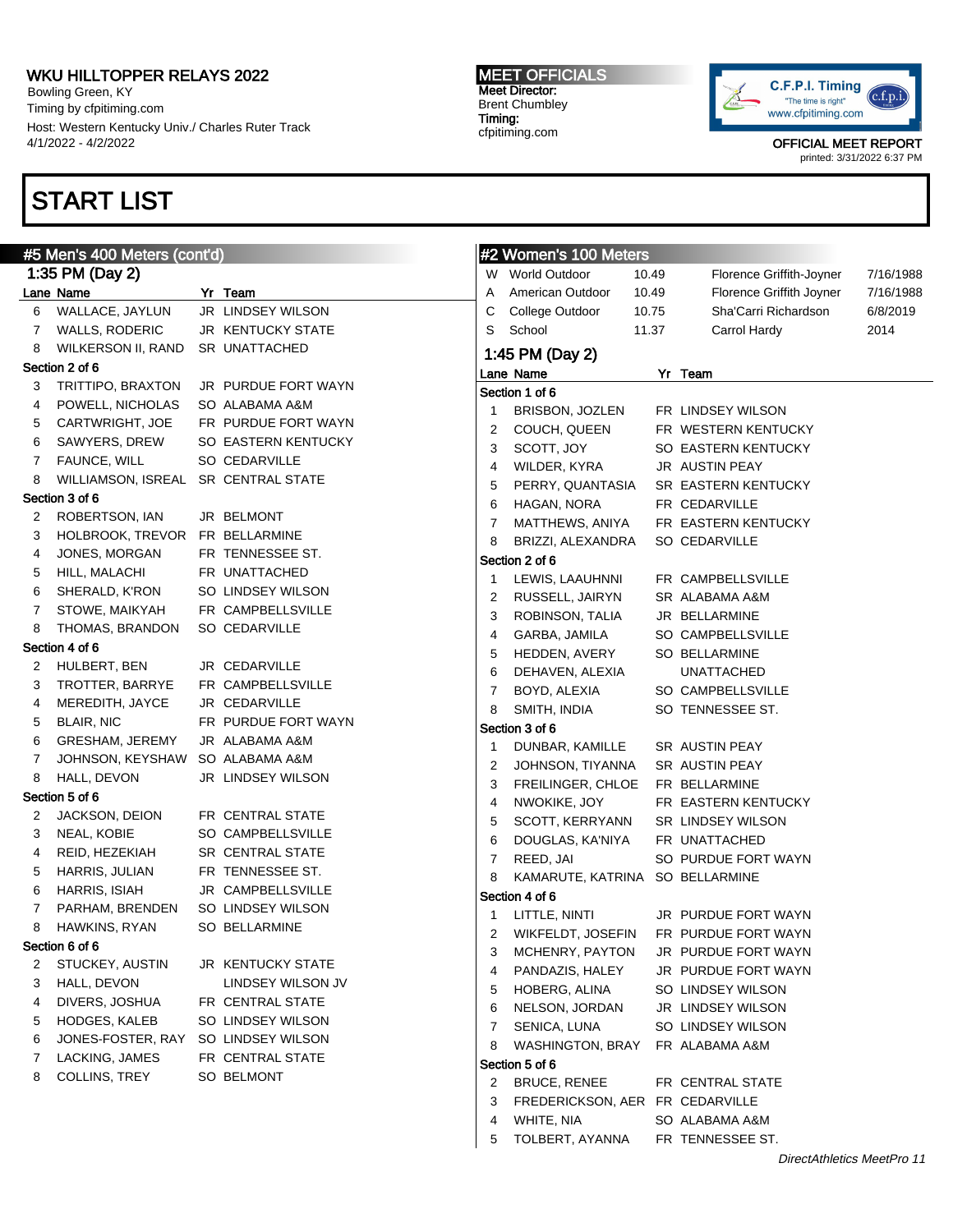Bowling Green, KY Timing by cfpitiming.com Host: Western Kentucky Univ./ Charles Ruter Track 4/1/2022 - 4/2/2022

# START LIST

### MEET OFFICIALS Meet Director: Brent Chumbley Timing: cfpitiming.com



|   | #2 Women's 100 Meters (cont'd)        |  |                     |           |   | #1 Men's 100 Meters (cont'd)       |  |                          |  |  |
|---|---------------------------------------|--|---------------------|-----------|---|------------------------------------|--|--------------------------|--|--|
|   | 1:45 PM (Day 2)                       |  |                     |           |   | 2:00 PM (Day 2)                    |  |                          |  |  |
|   | Lane Name                             |  | Yr Team             |           |   | Lane Name                          |  | Yr Team                  |  |  |
| 6 | MCKNIGHT, YOGIANA JR KENTUCKY WESLEYA |  |                     |           | 8 | FREEMAN, JAYDEN                    |  | SO KENTUCKY WESLEYA      |  |  |
| 7 | WILLIAMS, JAYLYNNE JR KENTUCKY STATE  |  |                     |           |   | Section 4 of 8                     |  |                          |  |  |
| 8 | BELL, JAYSHA                          |  | FR KENTUCKY STATE   |           | 2 | MACK, JAMARRI                      |  | FR LINDSEY WILSON        |  |  |
|   | Section 6 of 6                        |  |                     |           | 3 | JONES, JOSH                        |  | SO CEDARVILLE            |  |  |
| 2 | WATT, DEAVION                         |  | JR LANE             |           | 4 | WHITNEY, BREVON                    |  | JR CAMPBELLSVILLE        |  |  |
| 3 | ONWUMBIKO, PEARL FR LANE              |  |                     |           | 5 | BRANTLEY, JORDAN                   |  | FR UNATTACHED            |  |  |
| 4 | MOULTON, LAKERRY FR ALABAMA A&M       |  |                     |           | 6 | LUCAS, CHANCE                      |  | FR CAMPBELLSVILLE        |  |  |
| 5 | CHRISTMAN, SIMONE FR CENTRAL STATE    |  |                     |           | 7 | PARHAM, BRENDEN                    |  | SO LINDSEY WILSON        |  |  |
| 6 | HAYES, ARINN                          |  | JR KENTUCKY STATE   |           | 8 | VINSON, DANNY                      |  | SO TRINE                 |  |  |
| 7 | OBERHAUS, MARIAH FR PURDUE FORT WAYN  |  |                     |           |   | Section 5 of 8                     |  |                          |  |  |
| 8 | PRICE, DERICA                         |  | FR LANE             |           | 2 | CASON, JORDAN                      |  | FR TENNESSEE ST.         |  |  |
|   | #1 Men's 100 Meters                   |  |                     |           | 3 | REED, JEREMIAH                     |  | <b>JR KENTUCKY STATE</b> |  |  |
|   | W World Outdoor<br>9.58               |  | Usain Bolt          | 8/16/2009 | 4 | MCKINNEY, JAMES                    |  | FR CENTRAL STATE         |  |  |
| A | American Outdoor<br>9.69              |  | <b>Tyson Gay</b>    | 9/20/2009 | 5 | CLEMENTS, VAN                      |  | FR BELLARMINE            |  |  |
| С | College Outdoor<br>9.82               |  | Christian Coleman   | 6/7/2017  | 6 | HARPER, CHARLIE                    |  | FR ALABAMA A&M           |  |  |
| S | School<br>10.12                       |  | <b>Julis Morris</b> | 2018      | 7 | COCHRAN, NIGEL                     |  | SR KENTUCKY STATE        |  |  |
|   |                                       |  |                     |           | 8 | HODGES, KALEB                      |  | SO LINDSEY WILSON        |  |  |
|   | 2:00 PM (Day 2)                       |  |                     |           |   | Section 6 of 8                     |  |                          |  |  |
|   | Lane Name                             |  | Yr Team             |           | 2 | BELL, DARIONTA                     |  | SO CAMPBELLSVILLE        |  |  |
|   | Section 1 of 8                        |  |                     |           | 3 | ANAPLE, GORDON                     |  | FR KENTUCKY WESLEYA      |  |  |
| 1 | JOHNSON, JADEN                        |  | SO CEDARVILLE       |           | 4 | STEWARD, CORNEILU FR CENTRAL STATE |  |                          |  |  |
| 2 | HARRELL, JACKSON                      |  | SO CAMPBELLSVILLE   |           | 5 | HUGHES, O'KHARI                    |  | SO KENTUCKY WESLEYA      |  |  |
| 3 | CANADA, NIJUL                         |  | JR LANE             |           | 6 | HAWKINS, RYAN                      |  | <b>SO BELLARMINE</b>     |  |  |
| 4 | VAN WYK, EDWIN                        |  | FR LINDSEY WILSON   |           | 7 | <b>GREEN, HAKEEM</b>               |  | JR KENTUCKY STATE        |  |  |
| 5 | WRIGHT, NOXROY                        |  | SO UNATTACHED       |           | 8 | ANDERSON, DEVONT FR ALABAMA A&M    |  |                          |  |  |
| 6 | BUNTON, OJOSHUA                       |  | SO LANE             |           |   | Section 7 of 8                     |  |                          |  |  |
| 7 | <b>FAVORS-CHARLESTO</b>               |  | SR EASTERN KENTUCKY |           | 2 | HASAN, ASMAR                       |  | FR LANE                  |  |  |
| 8 | MOORE, ELIJAH                         |  | SO CAMPBELLSVILLE   |           | 3 | GUERRIER, SHAWN                    |  | JR ALABAMA A&M           |  |  |
|   | Section 2 of 8                        |  |                     |           | 4 | FOREMAN, DAVID                     |  | FR ALABAMA A&M           |  |  |
| 1 | HAMBY, JARON                          |  | SO CAMPBELLSVILLE   |           | 5 | BRYANT, EMERY                      |  | SR KENTUCKY STATE        |  |  |
| 2 | DAVIS, JOSH                           |  | SR TRINE            |           | 6 | CHAPMAN, KEITH                     |  | SO KENTUCKY STATE        |  |  |
| 3 | FAGNON, DONA                          |  | SO PURDUE FORT WAYN |           | 7 | GODFREY, JAMES                     |  | SR KENTUCKY STATE        |  |  |
| 4 | HILL, MALACHI                         |  | FR UNATTACHED       |           | 8 | HARDIN, ZACHARY                    |  | FR KENTUCKY WESLEYA      |  |  |
| 5 | ROGERS, MICAH                         |  | SO TENNESSEE ST.    |           |   | Section 8 of 8                     |  |                          |  |  |
| 6 | THONN, WILL                           |  | JR TRINE            |           |   | 2 WHITAKER, RYAN                   |  | JR LANE                  |  |  |
| 7 | STEED, BRYSON                         |  | SO EASTERN KENTUCKY |           | 3 | TYLER, D'MARQUES                   |  | FR KENTUCKY WESLEYA      |  |  |
| 8 | JELKS, AMARI                          |  | SO TENNESSEE ST.    |           | 4 | RIGBY, JUWAN                       |  | FR CENTRAL STATE         |  |  |
|   | Section 3 of 8                        |  |                     |           | 5 | JOYNER, TYJHIR                     |  | FR TENNESSEE ST.         |  |  |
| 1 | HUFFMAN, ARISTOTL                     |  | FR TENNESSEE ST.    |           | 6 | MOSS, ELIJAH                       |  | FR KENTUCKY WESLEYA      |  |  |
| 2 | POHL, JORDAN                          |  | FR BELLARMINE       |           | 7 | STUCKEY, AUSTIN                    |  | JR KENTUCKY STATE        |  |  |
| 3 | HOLBROOK, TREVOR FR BELLARMINE        |  |                     |           | 8 | WARNER, JADEN                      |  | FR WESTERN KENTUCKY      |  |  |
| 4 | WILLIS, DARIUS                        |  | FR LINDSEY WILSON   |           |   |                                    |  |                          |  |  |
| 5 | HARRIS, MAX                           |  | FR TRINE            |           |   |                                    |  |                          |  |  |
| 6 | JOHNSON, DEMARI                       |  | FR CENTRAL STATE    |           |   |                                    |  |                          |  |  |
| 7 | <b>GRESHAM, JEREMY</b>                |  | JR ALABAMA A&M      |           |   |                                    |  |                          |  |  |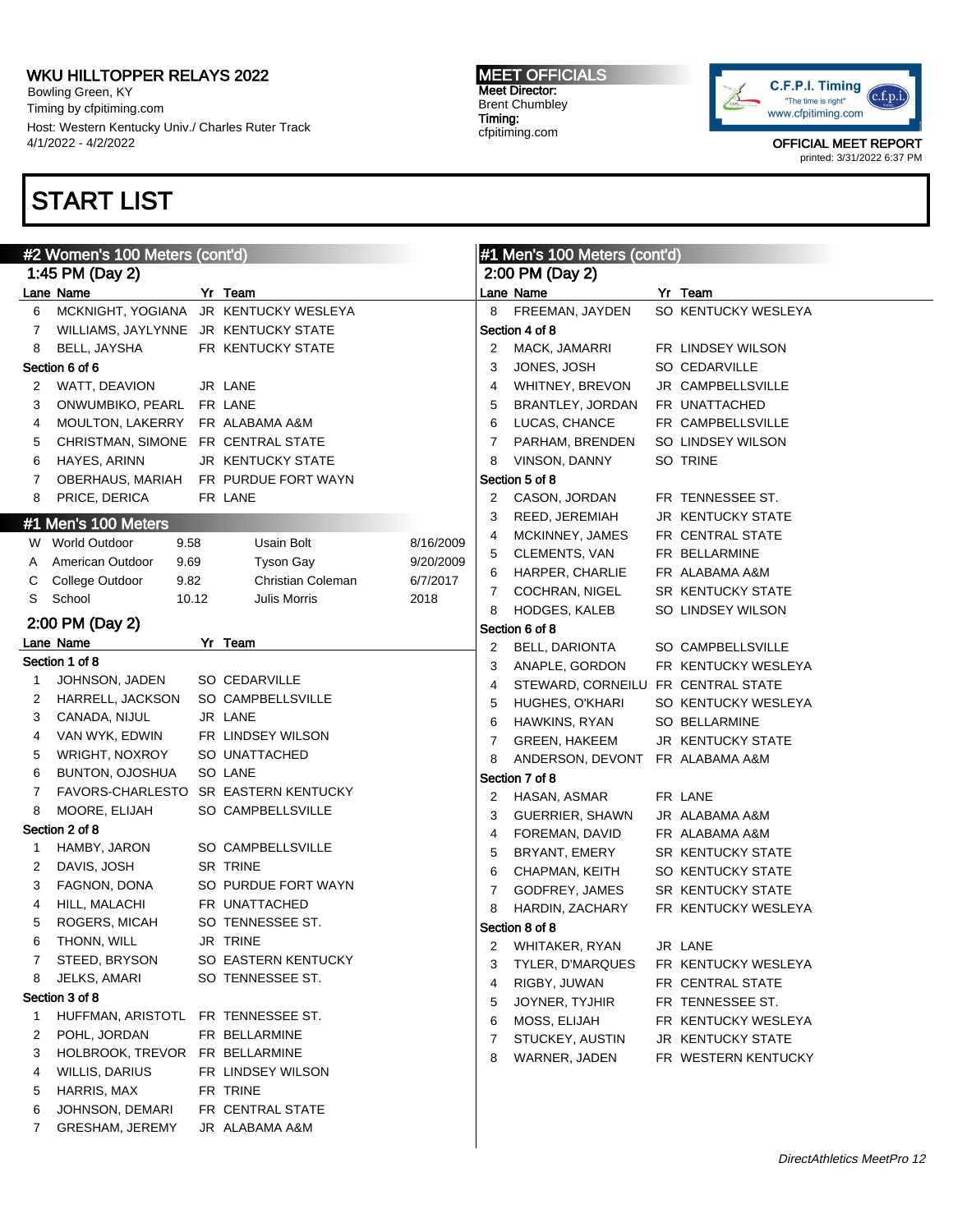Bowling Green, KY Timing by cfpitiming.com Host: Western Kentucky Univ./ Charles Ruter Track 4/1/2022 - 4/2/2022

# START LIST

#### MEET OFFICIALS Meet Director: Brent Chumbley Timing: cfpitiming.com



OFFICIAL MEET REPORT

printed: 3/31/2022 6:37 PM

|    | #28 Women's Pole Vault           |                   |                                       |           |    | #8 Women's 800 Meters               |         |                                       |           |
|----|----------------------------------|-------------------|---------------------------------------|-----------|----|-------------------------------------|---------|---------------------------------------|-----------|
|    | W World Outdoor                  | 5.06m             | Yelena Isinbaeva                      | 8/28/2009 |    | W World Outdoor                     | 1:53.28 | Jarmila Kratochvilova                 | 7/27/1983 |
| A  | American Outdoor                 | 5.00m             | Sandi Morris                          | 9/9/2016  |    | A American Outdoor                  | 1:55.04 | Athing Mu                             | 8/21/2021 |
| C  | College Outdoor                  | 4.72m             | Sandi Morris                          | 5/15/2015 | С  | College Outdoor                     | 1:58.10 | Raevyn Rogers                         | 4/15/2017 |
| S  | School                           | 4.21 <sub>m</sub> | Karleigh Parker                       | 2015      | S  | School                              | 2:06.19 | Vasity Chemweno                       | 2010      |
|    | 2:00 PM (Day 2)                  |                   |                                       |           |    | 2:30 PM (Day 2)                     |         |                                       |           |
|    | Lane Name                        |                   | Yr Team                               |           |    | Lane Name                           |         | Yr Team                               |           |
|    | Flight 1 of 1                    |                   |                                       |           |    | Section 1 of 7                      |         |                                       |           |
| 1  | VANDERLAAN, ARIEL FR CEDARVILLE  |                   |                                       |           | -1 | ANDERSON, JORDAN SR UNATTACHED      |         |                                       |           |
| 2  | SMITH, ASHLEY                    |                   | SO EASTERN KENTUCKY                   |           | 2  | <b>GROVES, MAKAILA</b>              |         | JR PURDUE FORT WAYN                   |           |
| 3  | FURYK, CALEIGH                   |                   | JR BELMONT                            |           | 3  | POWELL, CHLOE                       |         | SO BELLARMINE                         |           |
| 4  |                                  |                   | GAUGHRAN, HEATHE JR WESTERN KENTUCKY  |           | 4  | HECKMAN, SAVANNA                    |         | SR WESTERN KENTUCKY                   |           |
| 5  | VAN DER MERWE, NI                |                   | FR BELMONT                            |           | 5  | MASDEN, LAUREN                      |         | JR BELLARMINE                         |           |
| 6  |                                  |                   | FERGUSON, ALLISON SO WESTERN KENTUCKY |           | 6  | POWELL, MADELINE                    |         | FR WESTERN KENTUCKY                   |           |
| 7  | OGOREK, NICOLE                   |                   | SR WESTERN KENTUCKY                   |           | 7  | SMITH, MIKAELA                      |         | SR AUSTIN PEAY                        |           |
| 8  | TURNER, GRACE                    |                   | JR WESTERN KENTUCKY                   |           |    | Section 2 of 7                      |         |                                       |           |
| 9  | ECKERT, HALEIGH                  |                   | SO CEDARVILLE                         |           | -1 | WALSH, EMILY                        |         | FR CEDARVILLE                         |           |
| 10 | SCHOUTEN, KARLIJN SO AUSTIN PEAY |                   |                                       |           | 2  | INGRAM, ANEISHA                     |         | JR ALABAMA A&M                        |           |
|    | #39 Men's Javelin                |                   |                                       |           | 3  | JOHNSON, DE'AJENE                   |         | FR ALABAMA A&M                        |           |
|    | W World Outdoor                  | 98.48m            | Jan Zelezny                           | 5/25/1996 | 4  | FAULKNER, AMIRA                     |         | JR TRINE                              |           |
| A  | American Outdoor                 | 91.29m            | <b>Breaux Greer</b>                   |           | 5  | DOTSON, VICTORIA                    |         | SO MARSHALL                           |           |
| С  | College Outdoor                  | 89.10m            | Patrik Boden                          | 3/24/1990 | 6  | JORDAN, KALEI                       |         | SO MARSHALL                           |           |
| S  | School                           | 78.68m            | Ignacio Guerra                        | 2011      | 7  | WINGO, TAYLOR                       |         | FR ALABAMA A&M                        |           |
|    |                                  |                   |                                       |           | 8  | LEWIS-HAYNES, LAU                   |         | FR AUSTIN PEAY                        |           |
|    | 2:00 PM (Day 2)                  |                   |                                       |           |    | Section 3 of 7                      |         |                                       |           |
|    | Lane Name                        |                   | Yr Team                               |           | 1  | SPAULDING, MADELI                   |         | JR CEDARVILLE                         |           |
|    | Flight 1 of 2                    |                   |                                       |           | 2  | LANGDON, BRAYDEN                    |         | JR PURDUE FORT WAYN                   |           |
| 1  | <b>CRONK, ANDREW</b>             |                   | LINDSEY WILSON JV                     |           | 3  | PERAMAKI, MADELEI                   |         | JR CEDARVILLE                         |           |
| 2  | ALLAWAY, STEPHEN                 |                   | FR CEDARVILLE                         |           | 4  | SCOTT, T'LEA                        |         | SO CAMPBELLSVILLE                     |           |
| 3  | CALVIN, BENJAMIN                 |                   | FR LANE                               |           | 5  | KENNEY, MARISSA                     |         | SO TRINE                              |           |
| 4  | MUNCASTER, JARED                 |                   | SR BELLARMINE                         |           | 6  | MASTERS, SHANIQUE SR ALABAMA A&M    |         |                                       |           |
| 5  | PEART, ROGE                      |                   | SO LANE                               |           | 7  | HERMAN, NAOMI                       |         | SO CEDARVILLE                         |           |
| 6  | CALVERT, ANDRE                   |                   | FR CENTRAL STATE                      |           | 8  | JOHNSON, MEREDITH JR LINDSEY WILSON |         |                                       |           |
| 7  | CATES, RAS                       |                   | FR CENTRAL STATE                      |           |    | Section 4 of 7                      |         |                                       |           |
| 8  | ZACK, SEGUR                      |                   | LINDSEY WILSON JV                     |           | -1 |                                     |         | KELLER, KATHERINE FR KENTUCKY WESLEYA |           |
|    | Flight 2 of 2                    |                   |                                       |           | 2  | HALWAS, HENRIETTE SO LINDSEY WILSON |         |                                       |           |
|    | REINHARD, TYLER                  |                   | SR CEDARVILLE                         |           | 3  | BERGLEY, MARTHA                     |         | SO CEDARVILLE                         |           |
|    | MARTIN, AARON                    |                   | SO PURDUE FORT WAYN                   |           | 4  | SKURDAL, ABIGAIL                    |         | SO CEDARVILLE                         |           |
| 3  | MCLAREN, BRANDON SO ALABAMA A&M  |                   |                                       |           | 5  | <b>BROWN, LAUREL</b>                |         | FR CEDARVILLE                         |           |
| 4  | FAUTH, CALEB                     |                   | SR CEDARVILLE                         |           | 6  | FRUTH, SAVANNAH                     |         | JR AUSTIN PEAY                        |           |
| 5  | HODGE, GRIFFIN                   |                   | SR BELMONT                            |           | 7  | RUDDER, OLIVIA                      |         | FR LINDSEY WILSON                     |           |
| 6  | MILLER, BO                       |                   | SR BELMONT                            |           | 8  | ELLIS, HANNAH                       |         | FR BELLARMINE                         |           |
| 7  | MILLER, BEN                      |                   | SO BELMONT                            |           |    | Section 5 of 7                      |         |                                       |           |
| 8  | MCCLELLAN, NOAH                  |                   | SR TRINE                              |           | -1 | PARKER, ANA                         |         | SO TRINE                              |           |
| 9  | AUERNHEIMER, KAI                 |                   | JR PURDUE FORT WAYN                   |           | 2  | <b>SEXTON, PATRICIA</b>             |         | FR BELLARMINE                         |           |
| 10 | PERRY, KNOX                      |                   | SR BELMONT                            |           | 3  | LAMAR, HAILIE                       |         | FR CAMPBELLSVILLE                     |           |
|    |                                  |                   |                                       |           | 4  | BROWN, ABBY                         |         | SO CEDARVILLE                         |           |
|    |                                  |                   |                                       |           | 5  | LUCKETT, ERIN                       |         | FR BELLARMINE                         |           |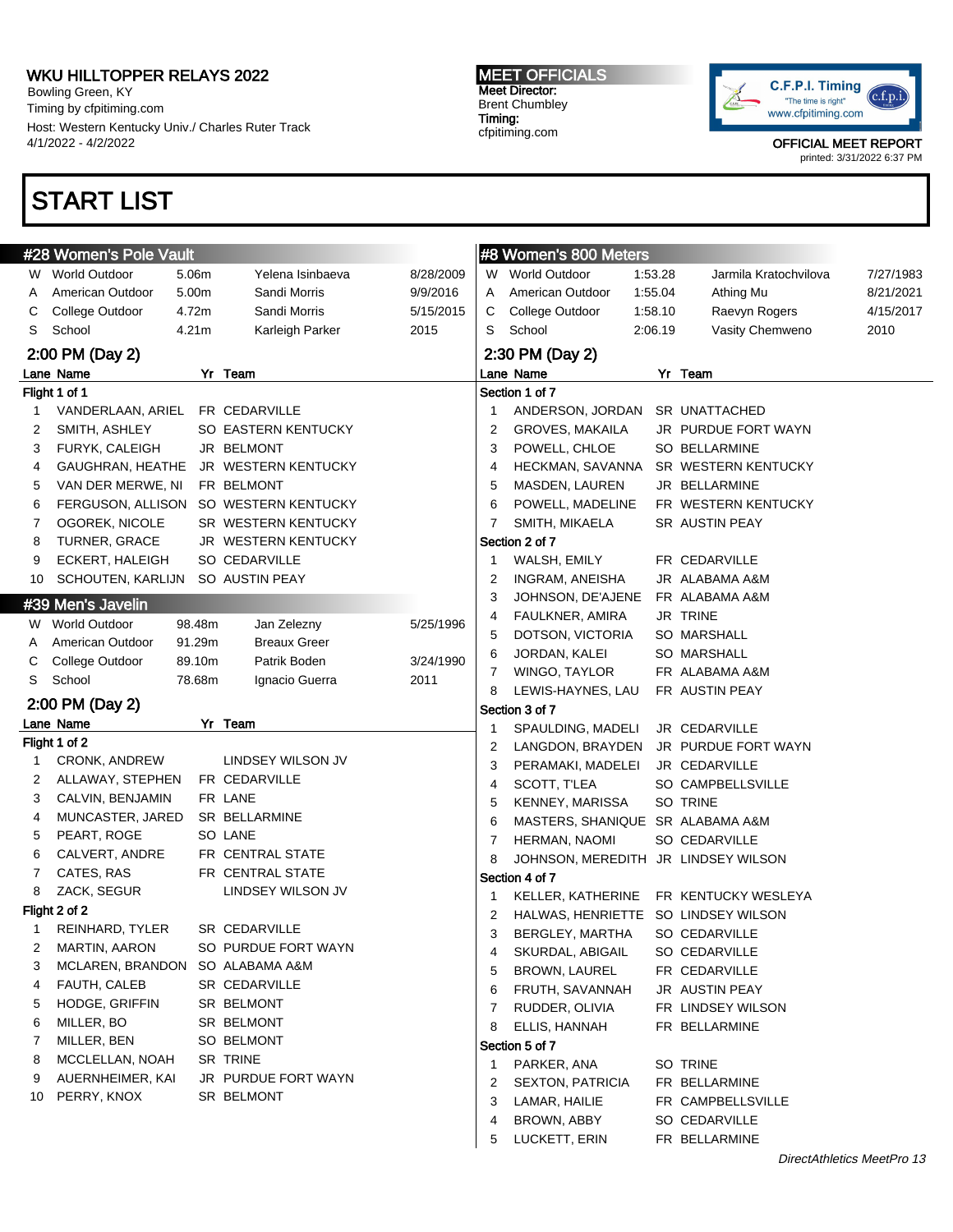Bowling Green, KY Timing by cfpitiming.com Host: Western Kentucky Univ./ Charles Ruter Track 4/1/2022 - 4/2/2022

# START LIST

### MEET OFFICIALS Meet Director: Brent Chumbley Timing: cfpitiming.com



|              | #8 Women's 800 Meters (cont'd)      |         |                     |           |                | #7 Men's 800 Meters (cont'd)       |  |                                      |  |  |
|--------------|-------------------------------------|---------|---------------------|-----------|----------------|------------------------------------|--|--------------------------------------|--|--|
|              | 2:30 PM (Day 2)                     |         |                     |           |                | 2:50 PM (Day 2)                    |  |                                      |  |  |
|              | Lane Name                           |         | Yr Team             |           |                | Lane Name                          |  | Yr Team                              |  |  |
| 6            | BROWN, OLIVIA                       |         | SO BELLARMINE       |           |                | Section 3 of 7                     |  |                                      |  |  |
| 7            | HOFFMAN, KARLEE                     |         | SO KENTUCKY WESLEYA |           | 1.             | <b>SCHONTER, MIKE</b>              |  | JR LINDSEY WILSON                    |  |  |
| 8            | MYERS, AJMONé                       |         | FR TENNESSEE ST.    |           | 2              | KAUNE, LIAM                        |  | JR EASTERN KENTUCKY                  |  |  |
|              | Section 6 of 7                      |         |                     |           | 3              | TAYLOR, BRYCE                      |  | SO PURDUE FORT WAYN                  |  |  |
| $\mathbf{1}$ | SHARP, ALYSSA                       |         | SO LINDSEY WILSON   |           | 4              | SMITH, NICHOLAS                    |  | FR TENNESSEE ST.                     |  |  |
| 2            | MASDEN, KAYLEE                      |         | SO LINDSEY WILSON   |           | 5              | LAPP, AIDAN                        |  | JR TRINE                             |  |  |
| 3            | MULDER, REGHAN                      |         | FR CEDARVILLE       |           | 6              | <b>BROWN, NOAH</b>                 |  | JR LINDSEY WILSON                    |  |  |
| 4            | WILSON, MACEY                       |         | SO LINDSEY WILSON   |           | 7              | WALLACE, JAYLUN                    |  | JR LINDSEY WILSON                    |  |  |
| 5            | RUTHERFORD, LUCY                    |         | SO WESTERN KENTUCKY |           |                | Section 4 of 7                     |  |                                      |  |  |
| 6            | <b>CREPPS, KIRSTEN</b>              |         | JR LINDSEY WILSON   |           | 1              | MARTIN, RYAN                       |  | JR AUSTIN PEAY                       |  |  |
| 7            | WALKER, ANNABELLE SO LINDSEY WILSON |         |                     |           | 2              | JOHNSON, BLANE                     |  | FR TRINE                             |  |  |
| 8            | POHLMAN-SINGLETO SO BELLARMINE      |         |                     |           | 3              | HUNTER, ETHAN                      |  | FR CEDARVILLE                        |  |  |
|              | Section 7 of 7                      |         |                     |           | 4              | STEARNS, JUSTIN                    |  | FR LINDSEY WILSON                    |  |  |
| 1            | ALEXANDER, ANNIE                    |         | FR CEDARVILLE       |           | 5              | NEMECEK, PHILIP                    |  | FR TRINE                             |  |  |
| 2            | ADKINS, MADISON                     |         | FR BELLARMINE       |           | 6              |                                    |  | DUCKWORTH, DYLAN SR WESTERN KENTUCKY |  |  |
| 3            | SIPES, MARLENA                      |         | FR CAMPBELLSVILLE   |           | 7              | LOI, JAMES                         |  | SR KENTUCKY WESLEYA                  |  |  |
| 4            | LEWIS, KEANTE                       |         | FR CENTRAL STATE    |           |                | Section 5 of 7                     |  |                                      |  |  |
| 5            | MOZZI, BRYN                         |         | JR CEDARVILLE       |           | 1              | TUCKER, JORDAN                     |  | JR LINDSEY WILSON                    |  |  |
| 6            | CRAFT, TRINIDY                      |         | FR LANE             |           | 2              | STEEN, ALEX                        |  | FR CAMPBELLSVILLE                    |  |  |
| 7            | DOWD, LAUREN                        |         | FR WESTERN KENTUCKY |           | 3              | COOPER, JACKSON                    |  | FR ALABAMA A&M                       |  |  |
| 8            | VAUGHN, JENNA                       |         | SO WESTERN KENTUCKY |           | 4              | MULLEN, ROBERT                     |  | SR AUSTIN PEAY                       |  |  |
|              |                                     |         |                     |           | 5              | CLARK, VICTOR                      |  | SO LINDSEY WILSON                    |  |  |
|              | #7 Men's 800 Meters                 |         |                     |           | 6              | DIVERS, JOSHUA                     |  | FR CENTRAL STATE                     |  |  |
|              | W World Outdoor                     | 1:40.91 | Davia Rudisha       | 8/9/2012  | $\overline{7}$ | HARPER, LANDON                     |  | FR KENTUCKY WESLEYA                  |  |  |
| A            | American Outdoor                    | 1:42.34 | Donavan Brazier     | 10/1/2019 |                | Section 6 of 7                     |  |                                      |  |  |
| С            | College Outdoor                     | 1:43.25 | Michael Saruni      | 4/28/2018 | $\mathbf{1}$   | <b>CUMMINS, NICK</b>               |  | FR LINDSEY WILSON                    |  |  |
| S            | School                              | 1:04.51 | David Mokone        | 2013      | 2              | MATTHEWS, LENNON FR AUSTIN PEAY    |  |                                      |  |  |
|              | 2:50 PM (Day 2)                     |         |                     |           | 3              | MULLENHOUR, MACK SO CAMPBELLSVILLE |  |                                      |  |  |
|              | Lane Name                           |         | Yr Team             |           | 4              | EVANS, ANDREW                      |  | FR CAMPBELLSVILLE                    |  |  |
|              | Section 1 of 7                      |         |                     |           | 5              | GRAF, BENJAMIN                     |  | SO CAMPBELLSVILLE                    |  |  |
| 1            | MISER, WESTON                       |         | JR PURDUE FORT WAYN |           | 6              | SANDS, LAVANO                      |  | JR CENTRAL STATE                     |  |  |
| 2            | FELUMLEE, RAMEN                     |         | SO CEDARVILLE       |           | $\overline{7}$ | LONGE, GEHRIG                      |  | FR TRINE                             |  |  |
| 3            | TROXELL, DEDRICK                    |         | SR WESTERN KENTUCKY |           |                | Section 7 of 7                     |  |                                      |  |  |
| 4            | KISER, SAM                          |         | SR CAMPBELLSVILLE   |           | $\mathbf 1$    | <b>BULLOCK, LOGAN</b>              |  | SO LINDSEY WILSON                    |  |  |
| 5            | VOTAW, STEVEN                       |         | SO WESTERN KENTUCKY |           | 2              | HIGGINS, EMMITT                    |  | JR CENTRAL STATE                     |  |  |
| 6            | BARGE, THADDEE                      |         | FR TENNESSEE ST.    |           | 3              | COWMAN, JACE                       |  | FR LINDSEY WILSON                    |  |  |
| 7            | FOUSHEE, NOLAN                      |         | SO LINDSEY WILSON   |           | 4              | DASILVA, TEODORO                   |  | JR WESTERN KENTUCKY                  |  |  |
|              | Section 2 of 7                      |         |                     |           | 5              | HOLLAND, MA'RICO                   |  | <b>SR KENTUCKY STATE</b>             |  |  |
| 1            | PETERSON, AIDAN                     |         | FR CEDARVILLE       |           | 6              | <b>HARTIG, JORDAN</b>              |  | LINDSEY WILSON JV                    |  |  |
| 2            | TUCKER, AIDEN                       |         | FR CAMPBELLSVILLE   |           | 7              | ABEL, MARCUS                       |  | FR LINDSEY WILSON                    |  |  |
| 3            | <b>WALDRON, CORY</b>                |         | JR PURDUE FORT WAYN |           | 8              | <b>IRVIN, BRANDON</b>              |  | FR CAMPBELLSVILLE                    |  |  |
| 4            | <b>KERONEN, LEEVI</b>               |         | FR BELMONT          |           |                |                                    |  |                                      |  |  |
| 5            | MILLEDGE, KOBE                      |         | FR PURDUE FORT WAYN |           |                |                                    |  |                                      |  |  |
| 6            | <b>WALLS, RODERIC</b>               |         | JR KENTUCKY STATE   |           |                |                                    |  |                                      |  |  |
| 7            | KILLION, BRAEDON                    |         | JR CEDARVILLE       |           |                |                                    |  |                                      |  |  |
|              |                                     |         |                     |           |                |                                    |  |                                      |  |  |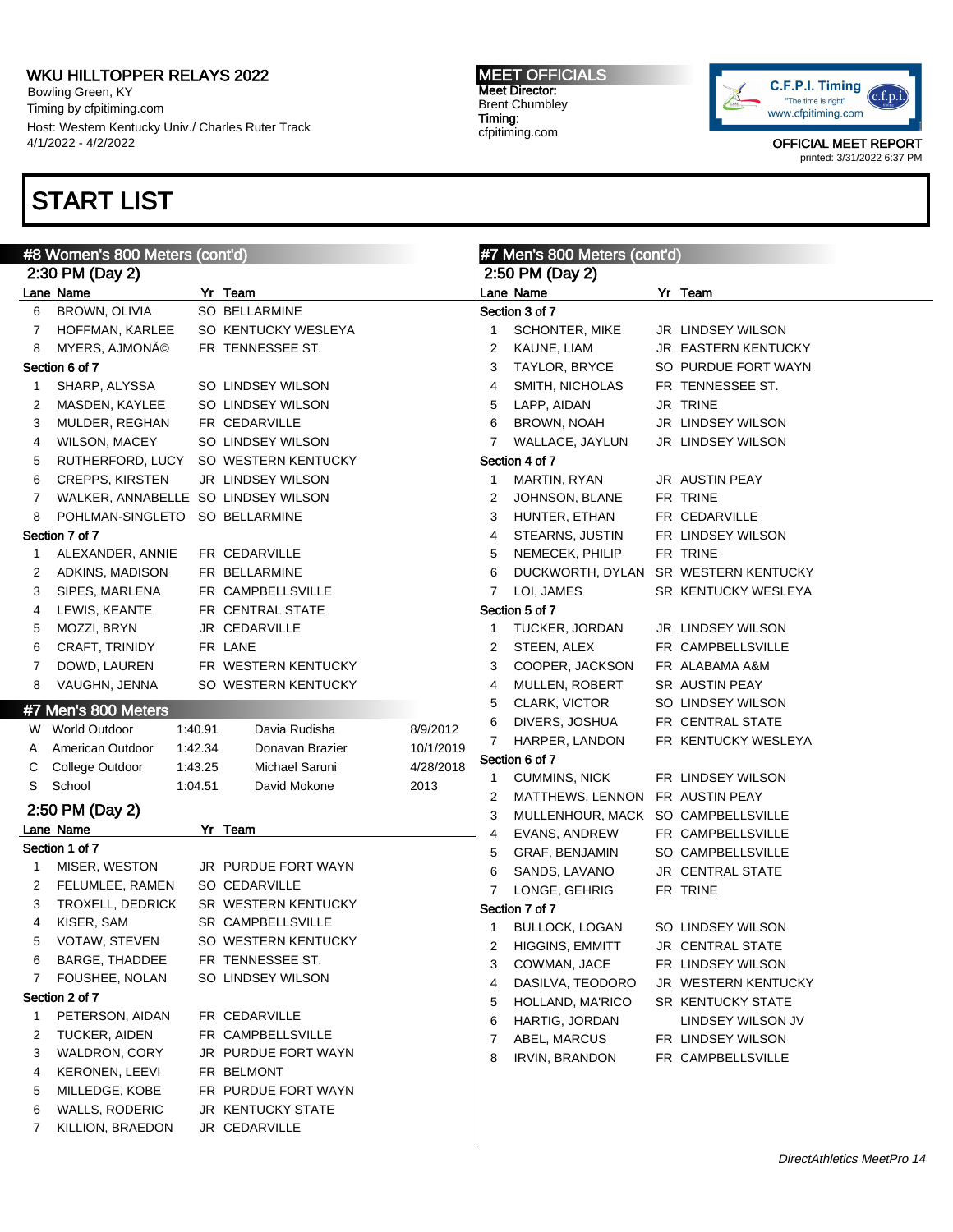Bowling Green, KY Timing by cfpitiming.com Host: Western Kentucky Univ./ Charles Ruter Track 4/1/2022 - 4/2/2022

# START LIST

### MEET OFFICIALS Meet Director: Brent Chumbley Timing: cfpitiming.com

#17 Men's 400m Hurdles (cont'd)



|        | #18 Women's 400m Hurdles             |       |                          |          |                | #17 Men's 400m Hurdles (cont'd)    |       |                          |           |
|--------|--------------------------------------|-------|--------------------------|----------|----------------|------------------------------------|-------|--------------------------|-----------|
| W.     | <b>World Outdoor</b>                 | 51.46 | Sydney McLaughlin        | 8/4/2021 |                | 3:30 PM (Day 2)                    |       |                          |           |
| A      | American Outdoor                     | 51.46 | Sydney McLaughlin        | 8/4/2021 |                | Lane Name                          |       | Yr Team                  |           |
| С      | College Outdoor                      | 53.21 | Kori Carter              | 6/7/2013 | $\overline{4}$ | <b>WASHINGTON, DION</b>            |       | FR UNATTACHED            |           |
| S      | School                               | 57.67 | <b>Ariel Terrell</b>     | 2018     | 5              | DONALDSON, BRENT                   |       | JR PURDUE FORT WAYN      |           |
|        | 3:10 PM (Day 2)                      |       |                          |          | 6              | ENTZ, DAVID                        |       | <b>SO CEDARVILLE</b>     |           |
|        | Lane Name                            |       | Yr Team                  |          | 7              | <b>BARNHART, NOAH</b>              |       | SR BELMONT               |           |
|        | Section 1 of 3                       |       |                          |          | 8              | JOHNS, DAVID                       |       | FR LINDSEY WILSON        |           |
| 3      | SCHAECKENBACH, C SO CEDARVILLE       |       |                          |          |                | Section 3 of 3                     |       |                          |           |
| 4      | KIRKWOOD, DYLAN                      |       | JR PURDUE FORT WAYN      |          | 1              | NELSON, TYLER                      |       | FR CENTRAL STATE         |           |
| 5      | DEHAVEN, ALEXIA                      |       | <b>UNATTACHED</b>        |          | 2              | ANDERSON, DAMONT                   |       | JR LANE                  |           |
| 6      | JOHNSON, EMANI                       |       | SO TENNESSEE ST.         |          | 3              | SANDS, LAVANO                      |       | <b>JR CENTRAL STATE</b>  |           |
|        | HUDSON-TURPIN, JE                    |       | SO PURDUE FORT WAYN      |          | 4              | KINSINGER, BEN                     |       | FR CEDARVILLE            |           |
| 7<br>8 | PAYNE, RACHEL                        |       | FR WESTERN KENTUCKY      |          | 5              | <b>WILLIS, DARIUS</b>              |       | FR LINDSEY WILSON        |           |
|        | Section 2 of 3                       |       |                          |          | 6              | HEISE, JOSEPH                      |       | JR CEDARVILLE            |           |
|        |                                      |       |                          |          | 7              | CHICHESTER, ZAVAN                  |       | SR TENNESSEE ST.         |           |
| 3      | CLARK, KAYLI                         |       | SO BELMONT               |          | 8              | ABEL, MARCUS                       |       | FR LINDSEY WILSON        |           |
| 4      | BODDIE, ZORA                         |       | FR TENNESSEE ST.         |          |                |                                    |       |                          |           |
| 5      | WILLOW, LAUREN                       |       | SR CEDARVILLE            |          |                | #4 Women's 200 Meters              |       |                          |           |
| 6      | HITCHCOCK, TARA                      |       | JR BELMONT               |          |                | W World Outdoor                    | 21.34 | Florence Griffith-Joyner | 9/29/1988 |
| 7      | <b>BUCK, SOPHIA</b>                  |       | JR PURDUE FORT WAYN      |          | Α              | American Outdoor                   | 21.34 | Florence Griffith Joyner | 9/29/1988 |
| 8      | <b>GRIFFIN, AUDREY</b>               |       | SR WESTERN KENTUCKY      |          | С              | College Outdoor                    | 22.02 | Kyra Jefferson           | 6/17/2017 |
|        | Section 3 of 3                       |       |                          |          | S              | School                             | 22.68 | Chioma Agwunobi          | 2015      |
| 3      | HUSTON, KAYLAH                       |       | FR CENTRAL STATE         |          |                | 3:50 PM (Day 2)                    |       |                          |           |
| 4      | ADDISON, MICHAEL                     |       | FR CENTRAL STATE         |          |                | Lane Name                          |       | Yr Team                  |           |
| 5      | LIVINGSTON, HALEY                    |       | SO TRINE                 |          |                | Section 1 of 8                     |       |                          |           |
| 6      | WALLACE, MADI                        |       | FR AUSTIN PEAY           |          | 2              | HAGAN, NORA                        |       | FR CEDARVILLE            |           |
| 7      | CRESSEY, AJANAE                      |       | FR CENTRAL STATE         |          | 3              | BRANIGAN, SANURA                   |       | FR TENNESSEE ST.         |           |
| 8      | WILLIAMS, JAYLYNNE JR KENTUCKY STATE |       |                          |          | 4              | WILDER, KYRA                       |       | JR AUSTIN PEAY           |           |
|        | #17 Men's 400m Hurdles               |       |                          |          | 5              | PHILLIPS, KENISHA                  |       | SO AUSTIN PEAY           |           |
| W.     | <b>World Outdoor</b>                 | 45.94 | Karsten Warholm          | 8/3/2021 | 6              | TOWNSEND, JANIYAH                  |       | SO TENNESSEE ST.         |           |
| A      | American Outdoor                     | 46.17 | Rai Benjamin             | 8/3/2021 | 7              | <b>WICKETT, TALIAH</b>             |       | FR KENTUCKY STATE        |           |
| С      | College Outdoor                      | 47.02 | Rai Benjamin             | 6/8/2018 | 8              | GARBA, JAMILA                      |       | SO CAMPBELLSVILLE        |           |
| S      | School                               | 50.00 | Donald Douglass          | 1978     |                | Section 2 of 8                     |       |                          |           |
|        | 3:30 PM (Day 2)                      |       |                          |          | 2              | BRISBON, JOZLEN                    |       | FR LINDSEY WILSON        |           |
|        | Lane Name                            |       | Yr Team                  |          | 3              | KAMARUTE, KATRINA                  |       | SO BELLARMINE            |           |
|        | Section 1 of 3                       |       |                          |          | 4              | HEDDEN, AVERY                      |       | SO BELLARMINE            |           |
|        | 2 PITTS, TYLER                       |       | FR ALABAMA A&M           |          | 5              | RECIO, ALICIA                      |       | SR EASTERN KENTUCKY      |           |
| 3      | MARTINEZ, ZACK                       |       | FR WESTERN KENTUCKY      |          | 6              | BRIZZI, ALEXANDRA                  |       | <b>SO CEDARVILLE</b>     |           |
| 4      | WARREN, KIYONTAE                     |       | JR TENNESSEE ST.         |          | 7              | ROESSER, EMILY                     |       | SO EASTERN KENTUCKY      |           |
| 5      | MCDUFFIE, DEXTER                     |       | <b>SR KENTUCKY STATE</b> |          | 8              | <b>MUSICK, BRITAIN</b>             |       | SO CEDARVILLE            |           |
| 6      | GLADIEUX, JAKE                       |       | JR TRINE                 |          |                | Section 3 of 8                     |       |                          |           |
| 7      | <b>GRUET, TREY</b>                   |       | JR CEDARVILLE            |          | 2              | JOHNSON, EMANI                     |       | SO TENNESSEE ST.         |           |
| 8      | CARR, GREG                           |       | SO CAMPBELLSVILLE        |          | 3              | PRICE, DERICA                      |       | FR LANE                  |           |
|        | Section 2 of 3                       |       |                          |          | 4              | DAWKINS, KAPRI                     |       | FR CENTRAL STATE         |           |
| 1      | SPRINGS, JYBARI                      |       | FR LINDSEY WILSON        |          | 5              | JOHNSON, TIYANNA                   |       | SR AUSTIN PEAY           |           |
| 2      | SELBY, EVAN                          |       | JR TRINE                 |          | 6              | JOHNSON, ALLANA                    |       | SR AUSTIN PEAY           |           |
| 3      | WILLIAMS, HASANI                     |       | FR TENNESSEE ST.         |          | 7              | HOWARD, JAYDA DRA SR TENNESSEE ST. |       |                          |           |
|        |                                      |       |                          |          |                |                                    |       |                          |           |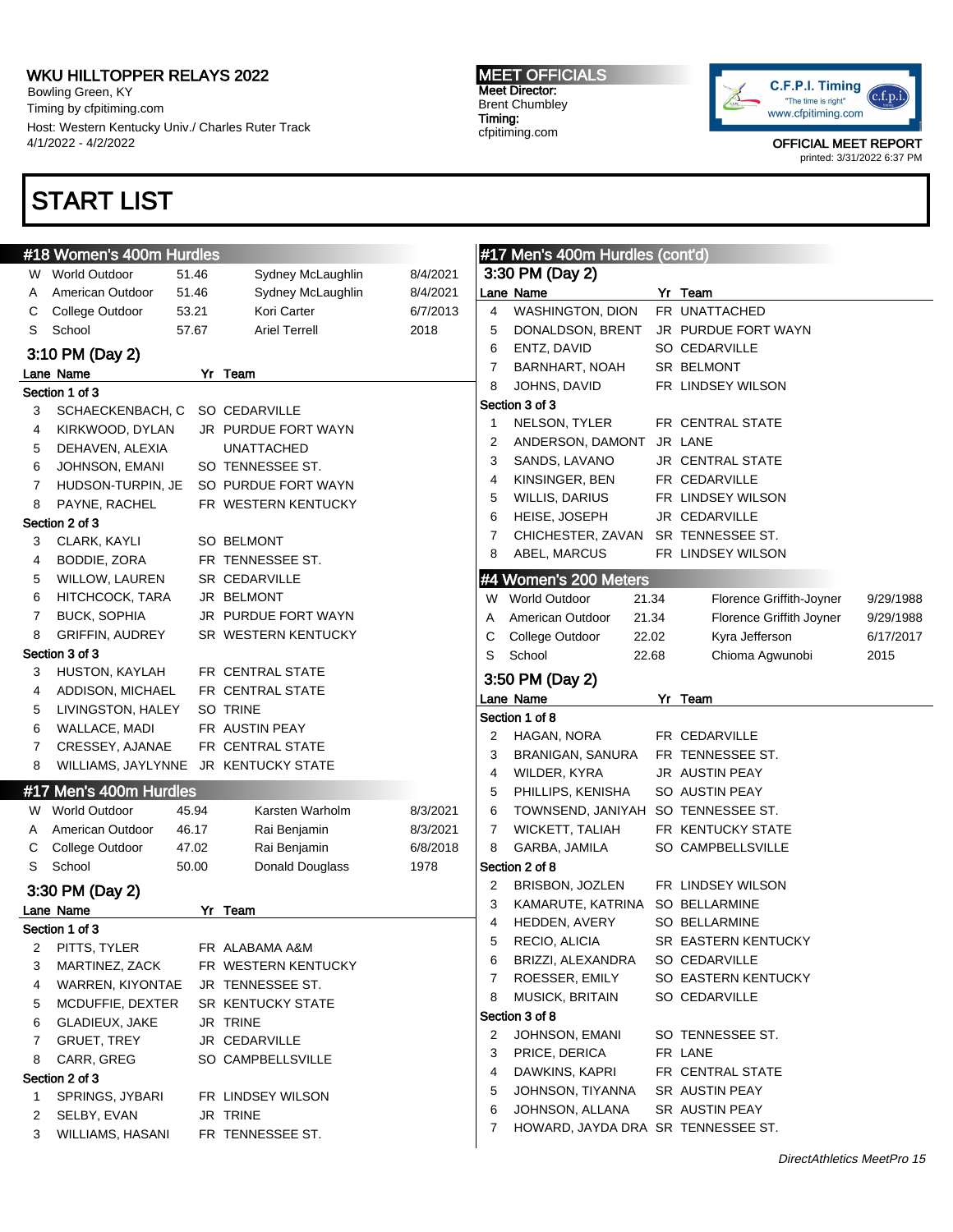Bowling Green, KY Timing by cfpitiming.com Host: Western Kentucky Univ./ Charles Ruter Track 4/1/2022 - 4/2/2022

# START LIST

3:50 PM (Day 2)

Section 4 of 8

Section 5 of 8

Section 6 of 8

Section 7 of 8

Section 8 of 8

#### MEET OFFICIALS Meet Director: Brent Chumbley Timing: cfpitiming.com



OFFICIAL MEET REPORT

printed: 3/31/2022 6:37 PM

| 4 Women's 200 Meters (cont'd)            |                                       |    | #40 Women's Javelin                 |        |                                        |           |
|------------------------------------------|---------------------------------------|----|-------------------------------------|--------|----------------------------------------|-----------|
| 3:50 PM (Day 2)                          |                                       |    | W World Outdoor                     | 72.28m | Barbora Spotakova                      | 9/13/2008 |
| ane Name                                 | Yr Team                               | A  | American Outdoor                    | 67.10m | Maggie Malone                          | 4/17/2021 |
| 8 CLARK, KATIE                           | JR PURDUE FORT WAYN                   | С  | College Outdoor                     | 62.19m | Maggie Malone                          | 6/9/2016  |
| ection 4 of 8                            |                                       | S  | School                              | 48.86m | Lorri Kokkola                          | 1981      |
| BRUCE, RENEE<br>$\mathbf{2}^{\prime}$    | FR CENTRAL STATE                      |    | 4:00 PM (Day 2)                     |        |                                        |           |
| 3<br>DUNBAR, KAMILLE                     | SR AUSTIN PEAY                        |    | Lane Name                           |        | Yr Team                                |           |
| FREILINGER, CHLOE<br>4                   | FR BELLARMINE                         |    | Flight 1 of 2                       |        |                                        |           |
| YANDERS, JORDAN<br>5                     | FR PURDUE FORT WAYN                   | 1  | ALEXANDER, ANNIE                    |        | FR CEDARVILLE                          |           |
| 6<br>ROBINSON, TALIA                     | JR BELLARMINE                         | 2  | ALEXANDER, NADIA                    |        | JR LANE                                |           |
| 7<br>RUSSELL, JAIRYN                     | SR ALABAMA A&M                        | 3  | HUBER, EMILY                        |        | SO LINDSEY WILSON                      |           |
| BRYANT, NATALYA<br>8                     | FR TENNESSEE ST.                      | 4  | LIDDELL, CHARA                      |        | FR LANE                                |           |
| ection 5 of 8                            |                                       | 5  | DEBOLD, LAUREN                      |        | FR BELLARMINE                          |           |
| SENICA, LUNA<br>1                        | SO LINDSEY WILSON                     | 6  | ANDERSON, ILANA                     |        | SO WESTERN KENTUCKY                    |           |
| 2<br>TOLBERT, AYANNA                     | FR TENNESSEE ST.                      | 7  | MOZZI, BRYN                         |        | JR CEDARVILLE                          |           |
| 3<br>DOUGLAS, KA'NIYA                    | FR UNATTACHED                         | 8  | GROVES, KAYLA                       |        | <b>JR KENTUCKY STATE</b>               |           |
| LEWIS, LAAUHNNI<br>4                     | FR CAMPBELLSVILLE                     | 9  | BRYANT, NATALYA                     |        | FR TENNESSEE ST.                       |           |
| 5<br>PANDAZIS, HALEY                     | JR PURDUE FORT WAYN                   | 10 | DARRETT, ALAYNA                     |        | FR TENNESSEE ST.                       |           |
| LIGHTBOURN, TYLAR JR CENTRAL STATE<br>6  |                                       | 11 | ADAMS, KAYLA                        |        | JR CENTRAL STATE                       |           |
| SCOTT, KERRYANN<br>7                     | <b>SR LINDSEY WILSON</b>              | 12 | RODGERS, DANIELLE JR CENTRAL STATE  |        |                                        |           |
| 8<br>OBERHAUS, MARIAH                    | FR PURDUE FORT WAYN                   |    | Flight 2 of 2                       |        |                                        |           |
| ection 6 of 8                            |                                       | 1  | WILDER, RAMEY                       |        | SO PURDUE FORT WAYN                    |           |
| MCHENRY, PAYTON<br>1                     | <b>JR PURDUE FORT WAYN</b>            | 2  | CAHILL, CHLOE                       |        | SO MARSHALL                            |           |
| 2<br>MCCLELLAND, CAMA                    | SO AUSTIN PEAY                        | 3  | MANISCALCO, GRACE SR BELMONT        |        |                                        |           |
| WIKFELDT, JOSEFIN<br>3                   | FR PURDUE FORT WAYN                   | 4  |                                     |        | GARCIA PALENCIA, E SO EASTERN KENTUCKY |           |
| ALALADE, SADE<br>4                       | JR BELMONT                            |    |                                     |        |                                        |           |
| DAVIS, SOHMER<br>5                       | SO EASTERN KENTUCKY                   | 5  | SINNOTT, MEGAN                      |        | JR PURDUE FORT WAYN                    |           |
| HALWAS, HENRIETTE SO LINDSEY WILSON<br>6 |                                       | 6  | HALL, KATIE                         |        | JR CEDARVILLE                          |           |
| REED, CASSANDRA<br>7                     | <b>SR EASTERN KENTUCKY</b>            | 7  | QUINN, MADDIE                       |        | JR BELMONT                             |           |
| WALKER, JENNA<br>8                       | FR BELLARMINE                         | 8  | SLOANE, CLAIRE                      |        | SO KENTUCKY WESLEYA                    |           |
| ection 7 of 8                            |                                       | 9  | HALWAS, HENRIETTE SO LINDSEY WILSON |        |                                        |           |
| ABDULLAH, YAFIA<br>1                     | SO CENTRAL STATE                      | 10 | GUNDERSON, ALLISO JR BELMONT        |        |                                        |           |
| AYER, JENNA<br>2                         | FR CEDARVILLE                         | 11 | REED, CASSANDRA                     |        | <b>SR EASTERN KENTUCKY</b>             |           |
| WHITE, NIA<br>3                          | SO ALABAMA A&M                        | 12 | ALLEN, MORGAN                       |        | UNATTACHED                             |           |
| FREDERICKSON, AER FR CEDARVILLE<br>4     |                                       |    | 13 GARWOOD, ABBI                    |        | SO PURDUE FORT WAYN                    |           |
| 5                                        | MCKNIGHT, YOGIANA JR KENTUCKY WESLEYA |    | #3 Men's 200 Meters                 |        |                                        |           |
| 6<br>WILDER, RAMEY                       | SO PURDUE FORT WAYN                   |    | W World Outdoor                     | 19.19  | Usain Bolt                             | 8/20/2009 |
| 7<br>HOBERG, ALINA                       | SO LINDSEY WILSON                     | Α  | American Outdoor                    | 19.32  | Michael Johnson                        | 8/1/1996  |
| HALE, ALEXIS<br>8                        | FR LINDSEY WILSON                     | С  | College Outdoor                     | 19.69  | <b>Walter Dix</b>                      | 5/25/2007 |
| ection 8 of 8                            |                                       | S  | School                              | 20.15  | Elvyonn Bailey                         | 2014      |
| <b>MORRIS, PRINCESS</b><br>1             | SR KENTUCKY STATE                     |    | 4:10 PM (Day 2)                     |        |                                        |           |
| 2<br>JAMES, TANIEL                       | FR CAMPBELLSVILLE                     |    | Lane Name                           |        | Yr Team                                |           |
| HAYES, ARINN<br>3                        | JR KENTUCKY STATE                     |    | Section 1 of 10                     |        |                                        |           |
| BELL, JAYSHA<br>4                        | FR KENTUCKY STATE                     |    |                                     |        |                                        |           |
| ANSIEL, HALEY<br>5                       | SO CEDARVILLE                         | 2  | <b>WILLIAMS, BEN</b>                |        | JR TRINE                               |           |
|                                          | JR LANE                               | 3  |                                     |        | FAVORS-CHARLESTO SR EASTERN KENTUCKY   |           |
| ALEXANDER, NADIA<br>6                    | FR CENTRAL STATE                      | 4  | UMOH, IFIOK ANDRE                   |        | SR ASUIV                               |           |
| CHRISTMAN, SIMONE<br>7                   |                                       | 5  | <b>WRIGHT, NOXROY</b>               |        | SO UNATTACHED                          |           |
| HUSTON, KAYLAH<br>8                      | FR CENTRAL STATE                      | 6  | BRUMFIELD, R'LAZON SR TENNESSEE ST. |        |                                        |           |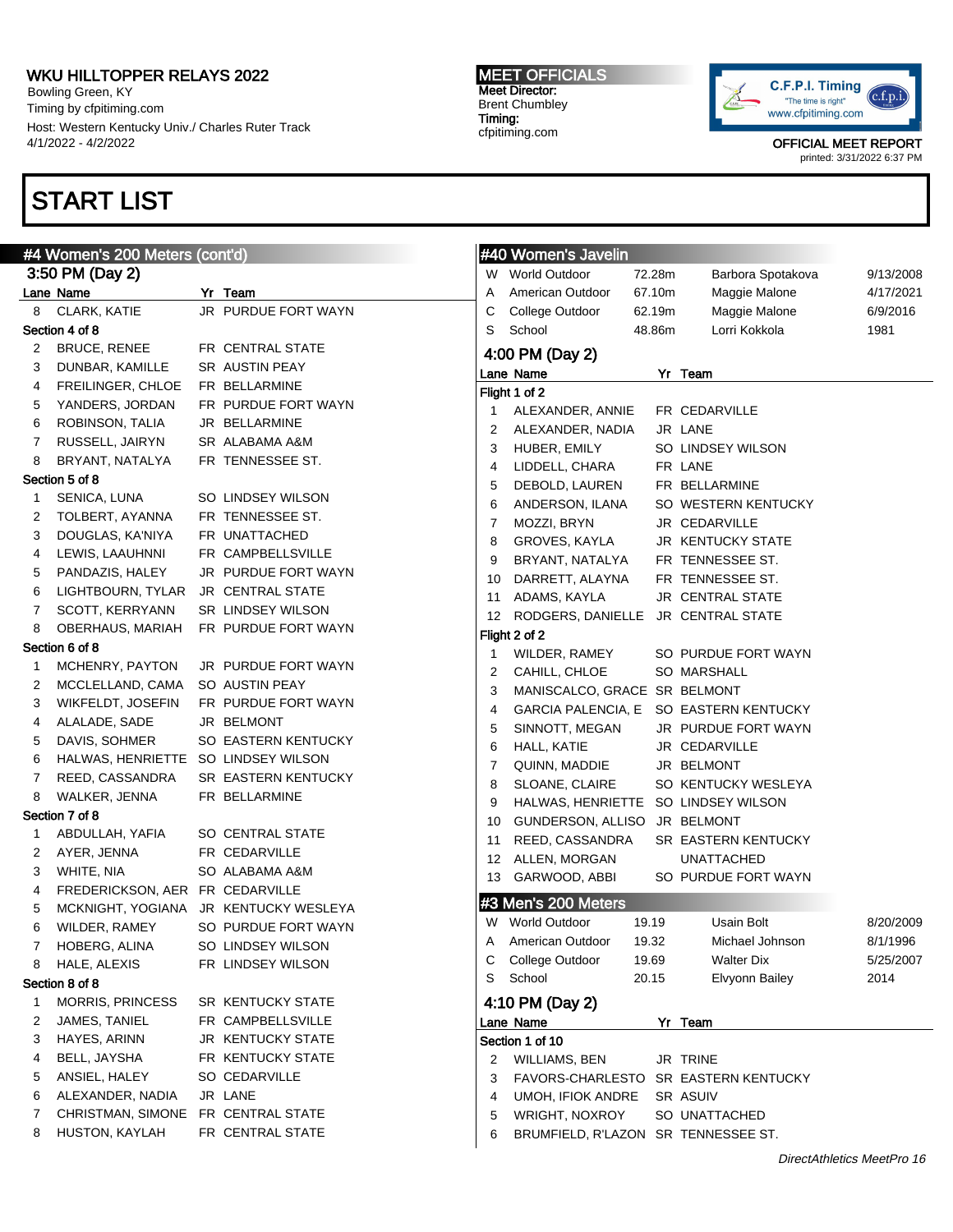Bowling Green, KY Timing by cfpitiming.com Host: Western Kentucky Univ./ Charles Ruter Track 4/1/2022 - 4/2/2022

# START LIST

#### MEET OFFICIALS Meet Director: Brent Chumbley Timing: cfpitiming.com



| #3 Men's 200 Meters (cont'd) |                                     |  | #3 Men's 200 Meters (cont'd) |              |                                    |          |                           |           |
|------------------------------|-------------------------------------|--|------------------------------|--------------|------------------------------------|----------|---------------------------|-----------|
|                              | 4:10 PM (Day 2)                     |  |                              |              | 4:10 PM (Day 2)                    |          |                           |           |
|                              | Lane Name                           |  | Yr Team                      |              | Lane Name                          |          | Yr Team                   |           |
|                              | 7 VAN WYK, EDWIN                    |  | FR LINDSEY WILSON            | 3            | SPOHN, GREYSEN                     |          | SO TRINE                  |           |
| 8                            | BUNTON, OJOSHUA                     |  | SO LANE                      | 4            | MACK, JAMARRI                      |          | FR LINDSEY WILSON         |           |
|                              | Section 2 of 10                     |  |                              | 5            | JOHNSON, KEYSHAW SO ALABAMA A&M    |          |                           |           |
| 2                            | ROGERS, MICAH                       |  | SO TENNESSEE ST.             | 6            | DYER, ROBERT                       |          | JR LINDSEY WILSON         |           |
| 3                            | JOYNER, TYJHIR                      |  | FR TENNESSEE ST.             | 7            | <b>VERGE, KEANDRIC</b>             |          | SO TENNESSEE ST.          |           |
| 4                            | JOHNSON, JADEN                      |  | SO CEDARVILLE                | 8            | HUFFMAN, ARISTOTL FR TENNESSEE ST. |          |                           |           |
| 5                            | WALLACE, JAYLUN                     |  | JR LINDSEY WILSON            |              | Section 8 of 10                    |          |                           |           |
| 6                            | WILKERSON II, RAND                  |  | SR UNATTACHED                | $\mathbf{1}$ | CLEMENTS, VAN                      |          | FR BELLARMINE             |           |
| 7                            | <b>BELL, DARIONTA</b>               |  | SO CAMPBELLSVILLE            | 2            | <b>BLAIR, NIC</b>                  |          | FR PURDUE FORT WAYN       |           |
| 8                            | POWELL, NICHOLAS                    |  | SO ALABAMA A&M               | 3            | HARRIS, JULIAN                     |          | FR TENNESSEE ST.          |           |
|                              | Section 3 of 10                     |  |                              | 4            | LUCAS, CHANCE                      |          | FR CAMPBELLSVILLE         |           |
| 2                            | PARHAM, BRENDEN                     |  | SO LINDSEY WILSON            | 5            | HARRIS, MAX                        |          | FR TRINE                  |           |
| З                            | JOHNSON, DEMARI                     |  | FR CENTRAL STATE             | 6            | HODGES, KALEB                      |          | SO LINDSEY WILSON         |           |
| 4                            | HARRELL, JACKSON                    |  | SO CAMPBELLSVILLE            | 7            | POHL, JORDAN                       |          | FR BELLARMINE             |           |
| 5                            | WILLIAMSON, ISREAL SR CENTRAL STATE |  |                              | 8            | HALL, DEVON                        |          | JR LINDSEY WILSON         |           |
| 6                            | HILL, MALACHI                       |  | FR UNATTACHED                |              | Section 9 of 10                    |          |                           |           |
| 7                            | SAWYERS, DREW                       |  | SO EASTERN KENTUCKY          | $\mathbf{1}$ | JOHNS, DAVID                       |          | FR LINDSEY WILSON         |           |
| 8                            | RIGBY, JUWAN                        |  | FR CENTRAL STATE             | 2            | <b>BROWN, ERIC</b>                 |          | FR LANE                   |           |
|                              | Section 4 of 10                     |  |                              | 3            | VINSON, DANNY                      |          | SO TRINE                  |           |
| 2                            | SULLIVAN, LOGAN                     |  | SO EASTERN KENTUCKY          | 4            | STEWARD, CORNEILU FR CENTRAL STATE |          |                           |           |
| 3                            | THONN, WILL                         |  | JR TRINE                     | 5            | <b>HARRIS, ISIAH</b>               |          | JR CAMPBELLSVILLE         |           |
| 4                            | HAMBY, JARON                        |  | SO CAMPBELLSVILLE            | 6            | HAWKINS, RYAN                      |          | SO BELLARMINE             |           |
| 5                            | BRANTLEY, JORDAN FR UNATTACHED      |  |                              | 7            | MCKINNEY, JAMES                    |          | FR CENTRAL STATE          |           |
| 6                            | MOORE, ELIJAH                       |  | SO CAMPBELLSVILLE            | 8            | REINHARD, GARRETT SO CEDARVILLE    |          |                           |           |
| 7                            | GUERRIER, SHAWN                     |  | JR ALABAMA A&M               |              | Section 10 of 10                   |          |                           |           |
| 8                            | FAGNON, DONA                        |  | SO PURDUE FORT WAYN          | $\mathbf{1}$ | REED, JEREMIAH                     |          | <b>JR KENTUCKY STATE</b>  |           |
|                              | Section 5 of 10                     |  |                              | 2            | HORTON, JON'TERIO                  |          | SO TENNESSEE ST.          |           |
| 2                            | STEWARD, MARIUS                     |  | FR TENNESSEE ST.             | 3            | <b>GREEN, HAKEEM</b>               |          | JR KENTUCKY STATE         |           |
| 3                            | JONES, JOSH                         |  | SO CEDARVILLE                | 4            | BESSES, NELVIN                     |          | FR CENTRAL STATE          |           |
| 4                            | TRITTIPO, BRAXTON                   |  | JR PURDUE FORT WAYN          | 5            | STUCKEY, AUSTIN                    |          | JR KENTUCKY STATE         |           |
| 5                            | <b>WILLIS, DARIUS</b>               |  | FR LINDSEY WILSON            | 6            | TYLER, D'MARQUES                   |          | FR KENTUCKY WESLEYA       |           |
| 6                            | <b>GRAHAM, KYLE</b>                 |  | SR ALABAMA A&M               | 7            | CHAPMAN, KEITH                     |          | SO KENTUCKY STATE         |           |
| $\mathbf{7}$                 | STEED, BRYSON                       |  | SO EASTERN KENTUCKY          | 8            | HALL, DEVON                        |          | LINDSEY WILSON JV         |           |
|                              | 8 JELKS, AMARI                      |  | SO TENNESSEE ST.             |              | #20 Women's 3000m Steeple          |          |                           |           |
|                              | Section 6 of 10                     |  |                              | W            | <b>World Outdoor</b>               | 8:44.32  | <b>Beatrice Chepkoech</b> | 7/20/2018 |
| 2                            | STOWE, MAIKYAH                      |  | FR CAMPBELLSVILLE            | A            | American Outdoor                   | 8:57.77  | <b>Courtney Frerichs</b>  | 8/21/2021 |
| 3                            | WARNER, JADEN                       |  | FR WESTERN KENTUCKY          | С            | College Outdoor                    | 9:12.50  | Jenny Simpson             | 8/17/2009 |
| 4                            | CARTWRIGHT, JOE                     |  | FR PURDUE FORT WAYN          | S            | School                             | 10:14.09 | Michelle Finn             | 2012      |
| 5                            | DAVIS, JOSH                         |  | SR TRINE                     |              | 4:30 PM (Day 2)                    |          |                           |           |
| 6                            | FAUNCE, WILL                        |  | SO CEDARVILLE                |              |                                    |          | Yr Team                   |           |
| 7                            | HOLBROOK, TREVOR FR BELLARMINE      |  |                              |              | Lane Name<br>Section 1 of 1        |          |                           |           |
| 8                            | SHERALD, K'RON                      |  | SO LINDSEY WILSON            | 1            | HOBSON, REMINGTO                   |          | SO CEDARVILLE             |           |
|                              | Section 7 of 10                     |  |                              | 2            | HURT, MADDY                        |          | SR WESTERN KENTUCKY       |           |
| 1                            | YOUNG, VIRGIL                       |  | FR LANE                      | 3            | MADSEN, BECKY                      |          | JR CEDARVILLE             |           |
| 2                            | LACKING, JAMES                      |  | FR CENTRAL STATE             |              |                                    |          |                           |           |